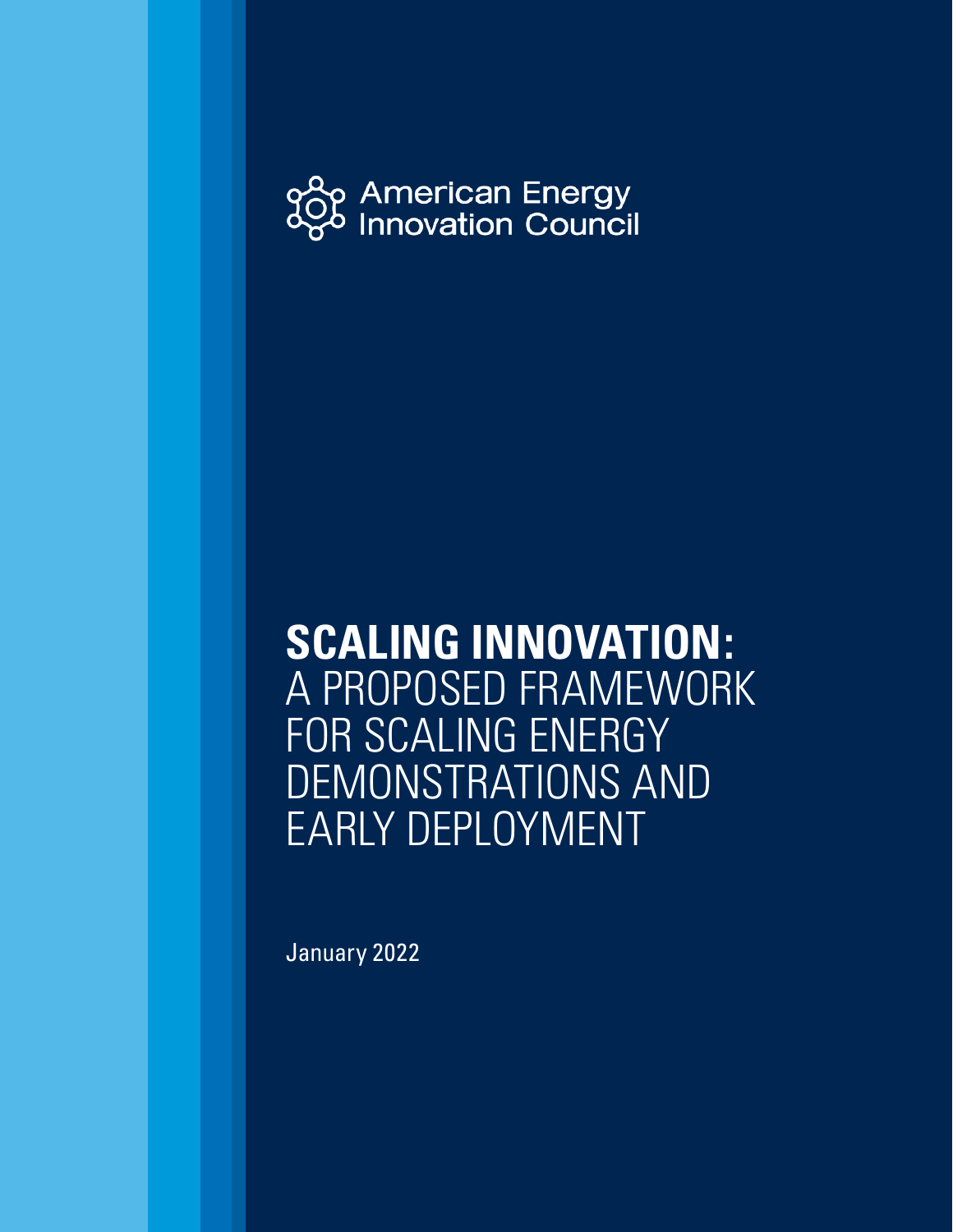

This American Energy Innovation Council report is a product of the Bipartisan Policy Center. The findings and recommendations expressed herein are solely those of the Council and do not necessarily represent the views or opinions of the Bipartisan Policy Center, its founders, or its Board of Directors.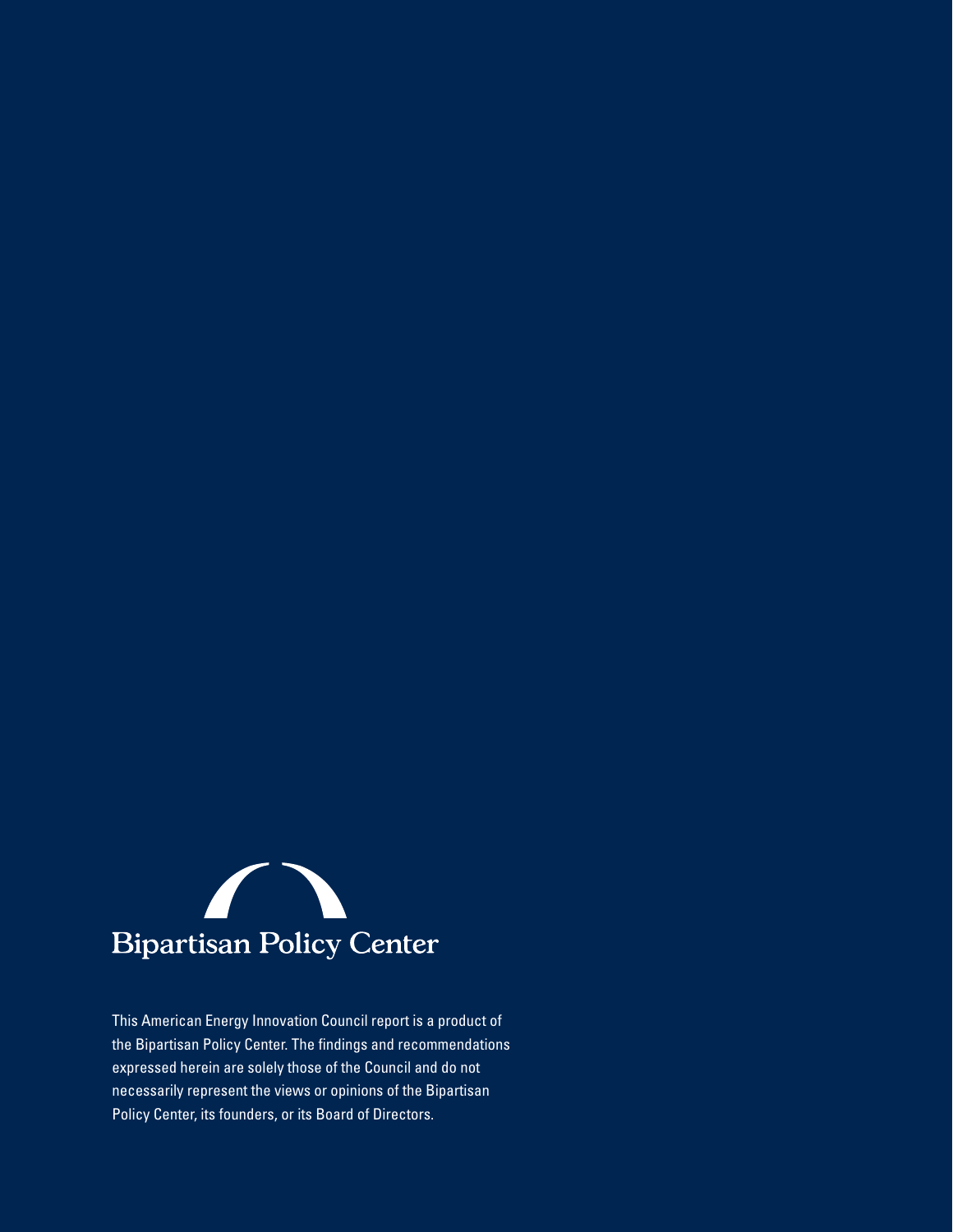# **PRINCIPALS**



**Norman Augustine**  Retired Chairman and CEO, Lockheed Martin



**Robert Blue** Chair, President and Chief Executive Officer, Dominion Energy



**Chad Holliday** Former Chairman, Royal Dutch Shell



**Jay Faison** Founder, and CEO, ClearPath



**Dr. Wanda M. Austin** Former CEO and President, The Aerospace Corporation



**Thomas A. Fanning**  Chairman, President, and CEO, Southern Company



**Neal Blue** Chairman and CEO, General Atomics



**Ben Fowke**  Executive Chairman, Xcel Energy



**Mike Graff** Chairman and CEO, American Air Liquide Holdings



**Arun Majumdar** Co-Director of the Jay Precourt Institute for Energy at Stanford University; founding director of ARPA-E



**Toby Ric**e President and CEO, EQT



**Elizabeth Shuler** President of the AFL-CIO



**Geisha Williams** Former CEO and President of PG&E Corporation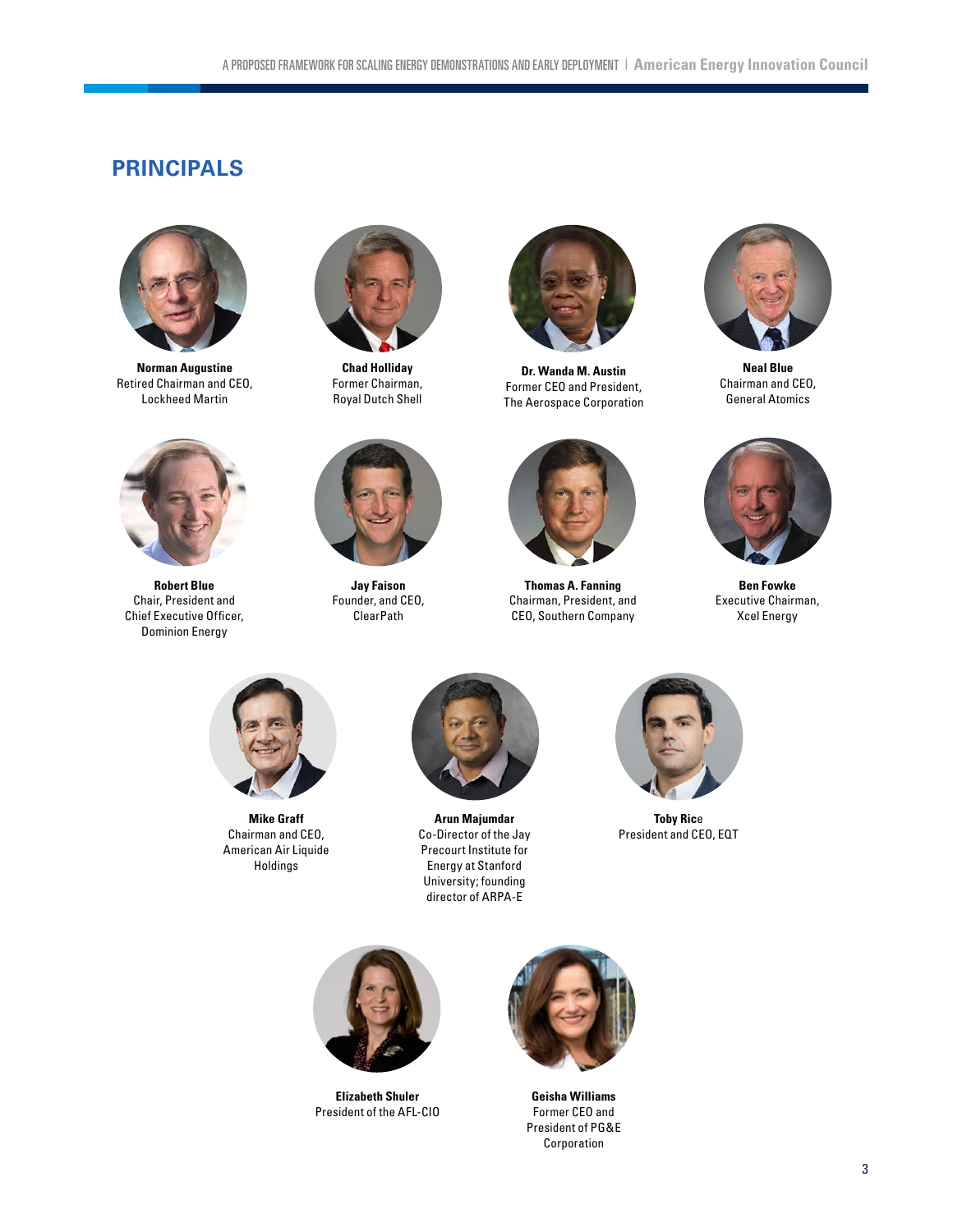#### **Letter from the Principals**

We are the American Energy Innovation Council, a group of CEOs, technology, and labor leaders who share a common concern over America's insufficient commitment to energy innovation. Our experience leading companies and organizations in multiple sectors informs our views on how to overcome hurdles to the wide deployment of new clean energy technologies.

The United States has long been a leader in early-stage energy technology innovation and entrepreneurship. To ensure the U.S. continues its energy leadership in the 21st century, we must focus on the commercial demonstration and mass deployment of advanced energy technologies. Solving the technology demonstration challenge and overcoming barriers to large-scale investment are key priorities for AEIC because both are essential to accelerate the clean energy transition. We believe success requires robust government support in close collaboration with the private sector.

The recent commitment from Congress to fund energy demonstration and deployment through infrastructure spending is a promising investment for our nation's energy future. In addition, new changes at the U.S. Department of Energy—specifically, efforts to revitalize the existing DOE Loan Programs Office and stand up a new Office of Clean Energy Demonstrations—thus come as a welcome development. We applaud these efforts and, in this report, offer recommendations to further strengthen the federal government's energy innovation programs. Specifically, we urge Congress and the administration to increase direct support for commercial-scale demonstration projects and create a new federal entity with the financial and project management tools necessary to work effectively with private partners to close gaps in later stages of the innovation and deployment process.

Historically, this country has accomplished incredible feats by relying on bold thinking, technological ingenuity, and a willingness to embrace change. By rediscovering that spirit of aggressive innovation, America will be well-prepared to face, and overcome, the new challenges of today. We are confident that action now can help ensure success—not only in achieving a dramatic transformation of today's energy systems but in providing the foundation for another century or more of U.S. prosperity, security, and global leadership.

#### **DISCLAIMER:**

AEIC is a consensus-based effort that relies upon principled, evidence-based deliberation and constructive compromise. As such, signatories should be understood to support the overall recommendations as a package but not necessarily every idea in isolation. In addition, it should be noted that some AEIC members joined the organization recently and were not involved in the fact finding and policy development process.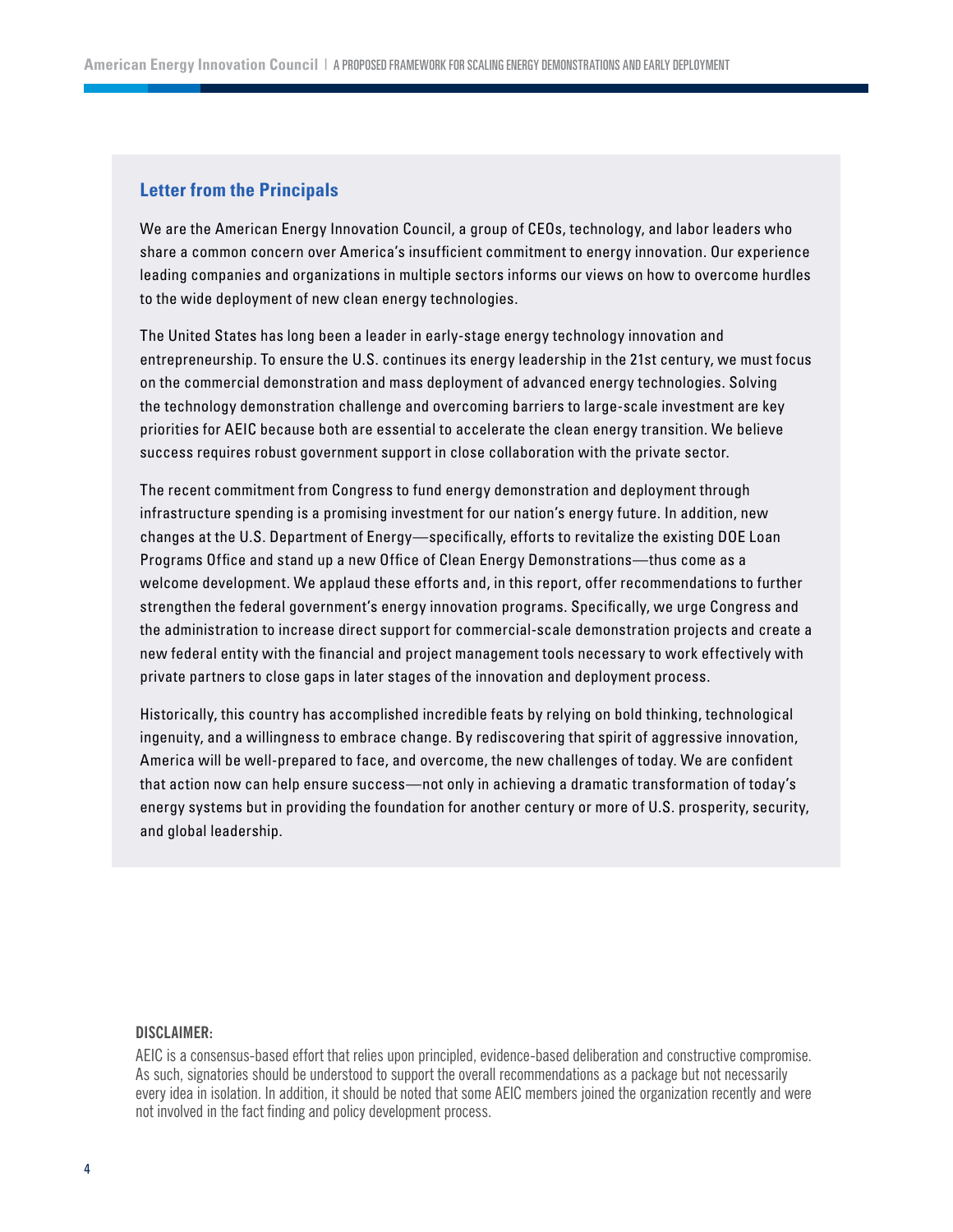## **Applauding Recent Progress**

On November 15, 2021, President Biden signed the Infrastructure Investment and Jobs Act (IIJA) into law, which contains several important new provisions designed to accelerate the demonstration and deployment of clean energy technologies. This bipartisan legislation delivers on many of the ideas that the American Energy Innovation Council has advocated for over the past decade including: investing serious new funding into the development and demonstration of clean energy technologies, supporting hub-based models of energy innovation, and establishing new ways to turn prototypes of advanced energy technologies into commercial-scale facilities.

In particular, section 41201 of the IIJA establishes the foundation for the recommendations we are proposing in this report by creating a new Office of Clean Energy Demonstrations (OCED) to select, fund, and manage demonstration projects by DOE. DOE announced the establishment of OCED on December 21, 2021. These exciting developments lay promising groundwork to supercharge energy demonstration in the short-term. Taken with the recommendation in this report to combine the functions of OCED and the DOE Loan Programs Office under common leadership, DOE could rapidly accelerate deployment of clean energy technologies in the long-term.

AEIC is committed to working with DOE and private sector leaders on successful implementation of the OCED while continuing to advocate for the additional reforms we believe are necessary to achieve net-zero emissions by 2050. By working together and taking bold action, we are confident America can achieve its climate goals.

#### **Sasha Mackler**

*Executive Director, BPC Energy Program*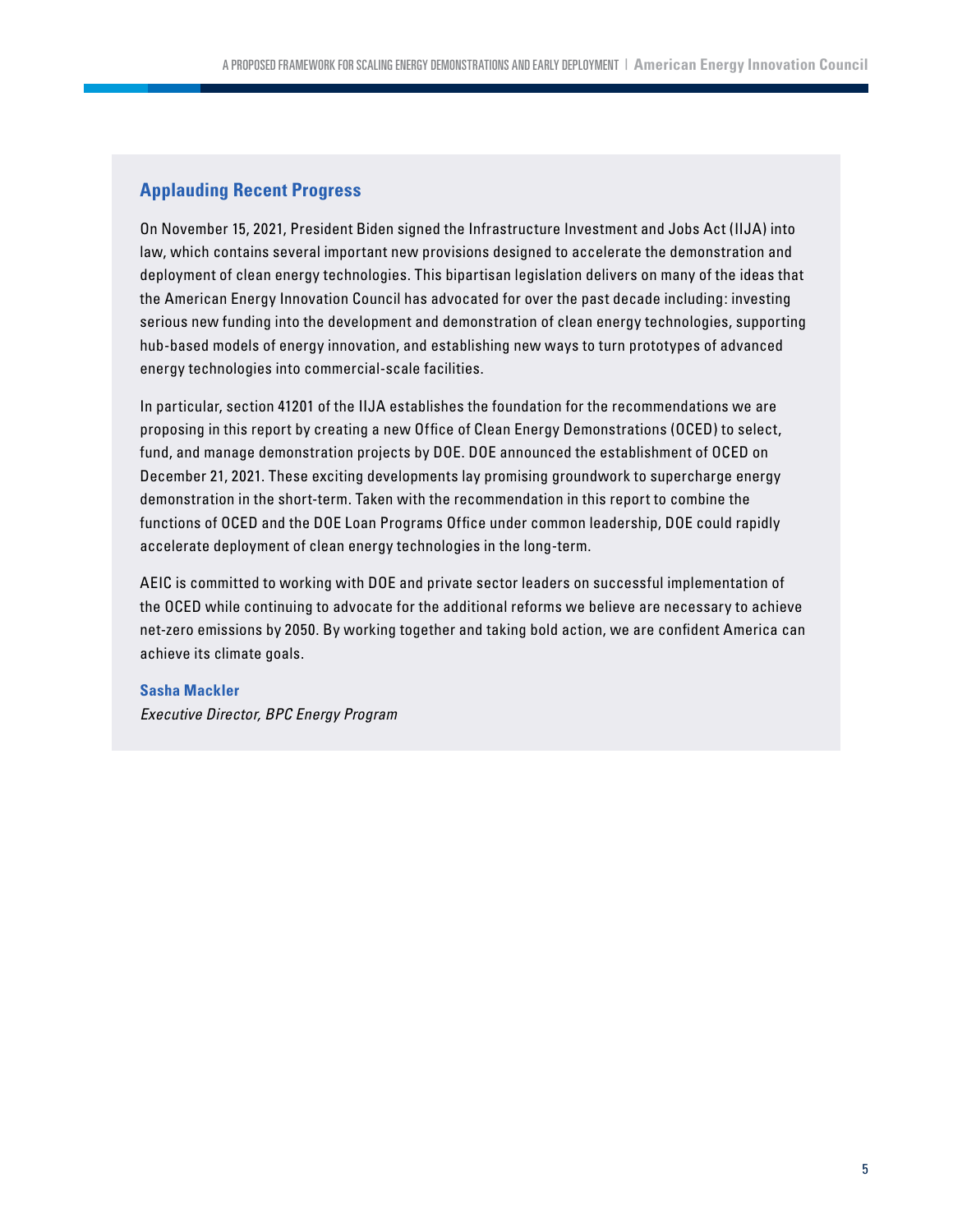## **ACKNOWLEDGEMENTS**

The American Energy Innovation Council (AEIC) gratefully recognizes the expert contributions, time commitment, and guidance that informed this report from the following individuals as the Scaling Innovation Advisory Group. Members of the Advisory Group do not necessarily endorse the report findings:

#### **Brentan Alexander**

*Chief Science Officer and Chief Commercialization Officer,* New Energy Risk

**Lisa Carter**  *Director, Innovation and Sustainability Technology,* Dominion Energy

#### **Al Collins**

*Vice President of Public Policy and External Engagement,* Oxy Low Carbon Ventures

**John Deutch**  *Institute Professor,* MIT

**Byron Dorgan** *Former U.S. Senator (D-ND) and BPC Senior Fellow*

**David Edwards** *Director of Hydrogen Energy,* Air Liquide

**Ilan Gur**  *Chief Executive Officer,* Activate

**Samuel Hancock**  *Director of Strategic Planning,* Xcel Energy

**David Hart**  *Senior Fellow,* Information Technology and Innovation Foundation (ITIF)*and Professor of Public Policy,*  George Mason University

**Marilyn Kray** *Vice President for Nuclear Strategy & Development,* Exelon

#### **Jeffrey Marqusee**

*Senior Research Advisor,* National Renewable Energy Laboratory (NREL)

**Robin Millican** *Director, U.S. Policy and Advocacy,* Breakthrough Energy

**Alex Mishkin** *Managing Director,* Lime Rock New Energy

**Eric Redman** *Senior Policy Advisor for Energy and Climate,* Cascadia Law

**Dan Reicher** *Senior Research Scholar,* Stanford University

**Dorothy Robyn**  *Senior Fellow, Institute for Sustainable Energy,* Boston **University** 

**Varun Sivaram**  *Former Visiting Senior Fellow,* Columbia University SIPA Center for Global Energy Policy

**Nicole Systrom** *Founder,* Sutro Energy Group

**Tim Woodward** *Managing Director,* Prelude Ventures

Additionally, the AEIC would like to thank the following individuals for their significant contributions to this report: Addison Stark, Lindsay Steves, Jetta Wong, Marika Tatsutani, Xan Fishman, Tanya Das, and John Jacobs.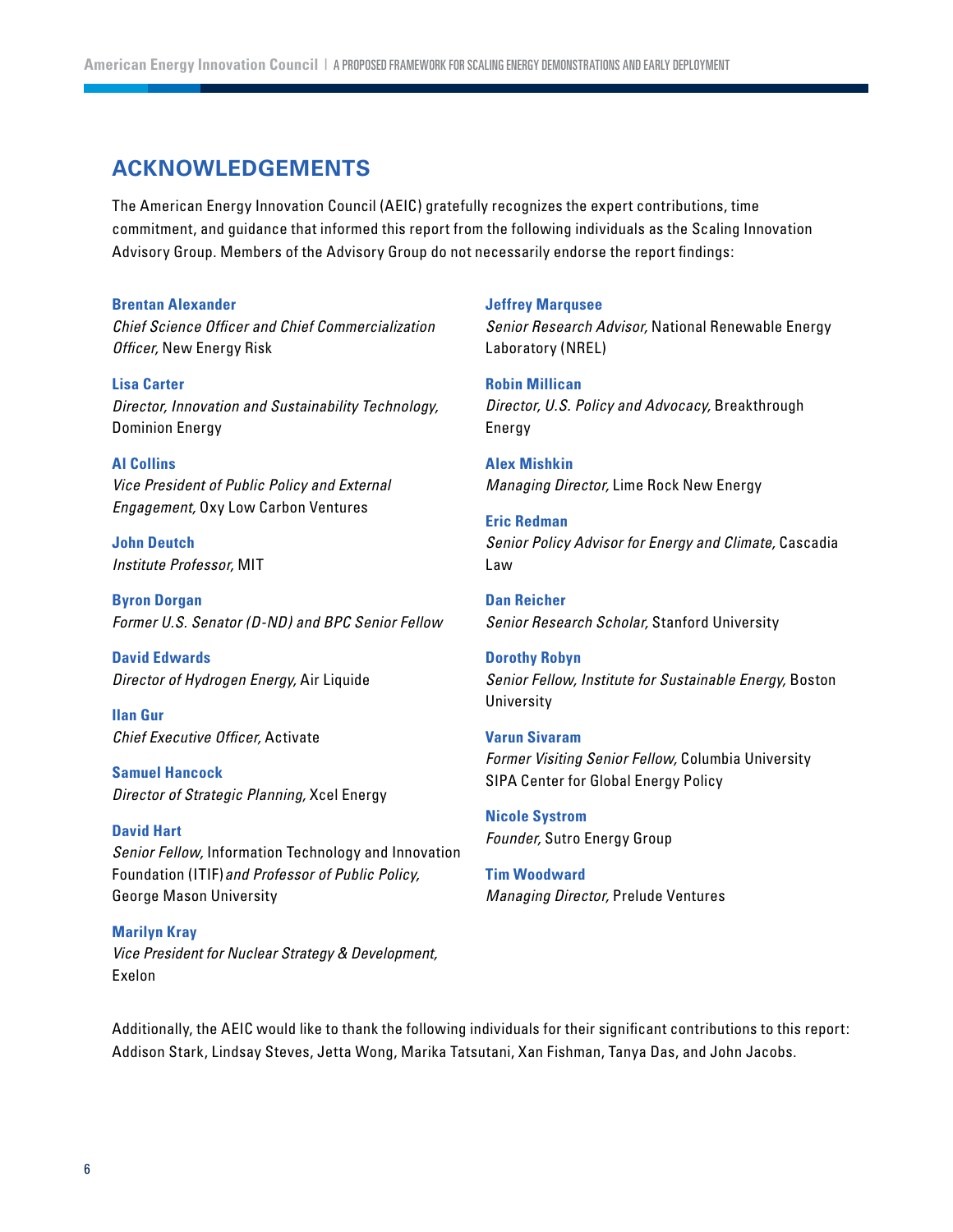<span id="page-6-0"></span>"America's energy innovation ecosystem lacks a mechanism to build, test, and refine large-scale technologies. Many technologies that need demonstration assistance are too big, expensive or risky to go forward by traditional means."

*—AEIC's 2010 report, A Business Plan for America's Energy Futur[e1](#page-27-0)*

# **INTRODUCTION**

The American Energy Innovation Council (AEIC) has been working since 2010 to advance policies aimed at strengthening America's innovation capabilities in clean energy technology. As decarbonization efforts gain momentum worldwide, leadership in developing and commercializing zero-carbon and negative carbon technologies is a critical strategic and competitive priority for the United States. The AEIC's Scaling Innovation Advisory Group, which includes entrepreneurs and experts from industry, finance, academia, and government, came together to focus on essential but often challenging steps in the innovation life cycle: demonstration and early deployment.

This focus is prompted by a recognition that demonstration is often the weak link in transitioning a technology from the early stages of innovation (i.e., research and development—often funded by the government) to a commercial product and mass deployment. The private sector does not fund demonstration because the market does not appropriately price the externalities of existing and new technologies; therefore, public resources must be activated. Yet despite the importance of demonstrations—to develop critical technical and operational know-how and to reduce the operational and financial risks associated with deploying a new technology—the federal government's track record of supporting early-scale-up, large-scale demonstrations, and deployment of commercial scale first-of-a-kind energy innovations is mixed at best.

How this track record might be improved through a strengthened and more focused federal role is the subject of this paper. We have two central recommendations for Congress:

- **1.** Increase funding for the Advanced Research Projects Agency Energy (ARPA-E) and bolster that agency's new SCALEUP program, which is focused on early technology scale-up and prepiloting (SCALEUP stands for Seeding Critical Advances for Leading Energy Technologies with Untapped Potential).
- **2.** Create a new independent federal institution—called, for purposes of this discussion, the Energy Demonstration and Finance Corporation (EDFC) —that would have the financial tools and project management capabilities to better support large-scale energy technology demonstrations and deployment.

The AEIC has been a strong supporter of ARPA-E and views the expansion of the agency's capabilities to pilot new technology as a statutory responsibility and key to filling the early-stage demonstration gap. The SCALEUP program can help bridge the "valley of death" between research, development, and demonstration by supporting earlier scale-up and prepilot projects and thereby helping to advance technologies along the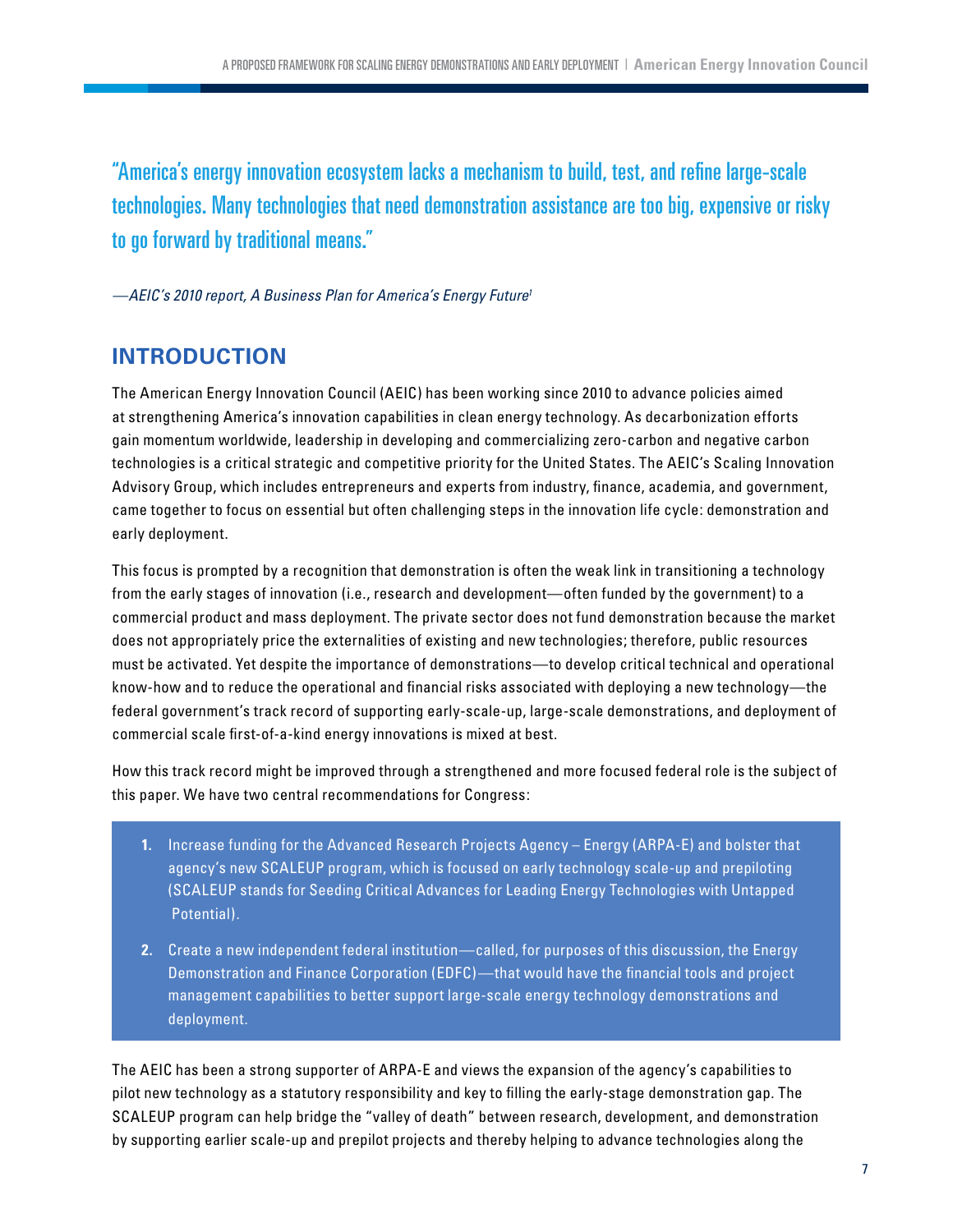innovation life cycle. Few other entities have the flexibility and expertise to conduct this important activity, yet it is impossible to move into large-scale demonstration without passing through these critical steps in the innovation process. Expanding ARPA-E's SCALEUP program will provide a robust pipeline of technologies that are ready, with the support of the new financing institution we propose, for large-scale commercial demonstration and deployment.

The creation of an Energy Technology Corporation would represent a monumental change in how the U.S. commercializes energy technologies. We envision a wholly owned government corporation that combines the project development and large-scale demonstration capabilities of the U.S. Department of Energy (DOE) Office of Clean Energy Demonstrations and DOE's existing Loan Programs Office; the broad range of mass deployment financing tools of the (proposed) Clean Energy Deployment Administration (CEDA) and green banks; and the governance structure of both the (proposed) Energy Technology Corporation (ETC) and the (existing) U.S. International Development Finance Corporation (DFC).

To position the EDFC for success, we recommend that this new entity be established with:

- An initial congressional authorization and upfront appropriations of \$ 60 billion for at least 10 years of operation
- An explicit focus on large-scale demonstration and early-stage mass deployment of advanced energy technologies
- An independent board of directors, nominated by the president and appointed with the advice and consent of the Senate, to govern the organization
- Special hiring authority to attract individuals with energy-sector experience who have specialized financial and technical skills, including individuals outside the professional civil service system who could be hired on a temporary basis at commercially competitive salary levels
- Authority to implement a broad set of financial tools, including contract, grant, and cooperative agreement authorities as well as the ability to provide direct loans, loan guarantees, and letters of credit, and to offer equity investments, insurance products, securitization for resale, and other means of secondary market credit enhancement

Establishing the EDFC would be a natural step in DOE's evolving approach to the energy innovation and commercialization process. In the short term, strengthening DOE's loan programs and launching a new Office of Clean Energy Demonstrations within DOE will help build financial and project management capabilities and fill important gaps in the existing innovation system. Longer term, the EDFC, as an independent agency, would better coordinate and execute these capabilities as a single entity that has a degree of additional freedom from political interference.

The ARPA-E early prepilot demonstrations and the EDFC large-scale demonstration and deployment proposals complement previous AEIC recommendations, which call for tripling the federal government's overall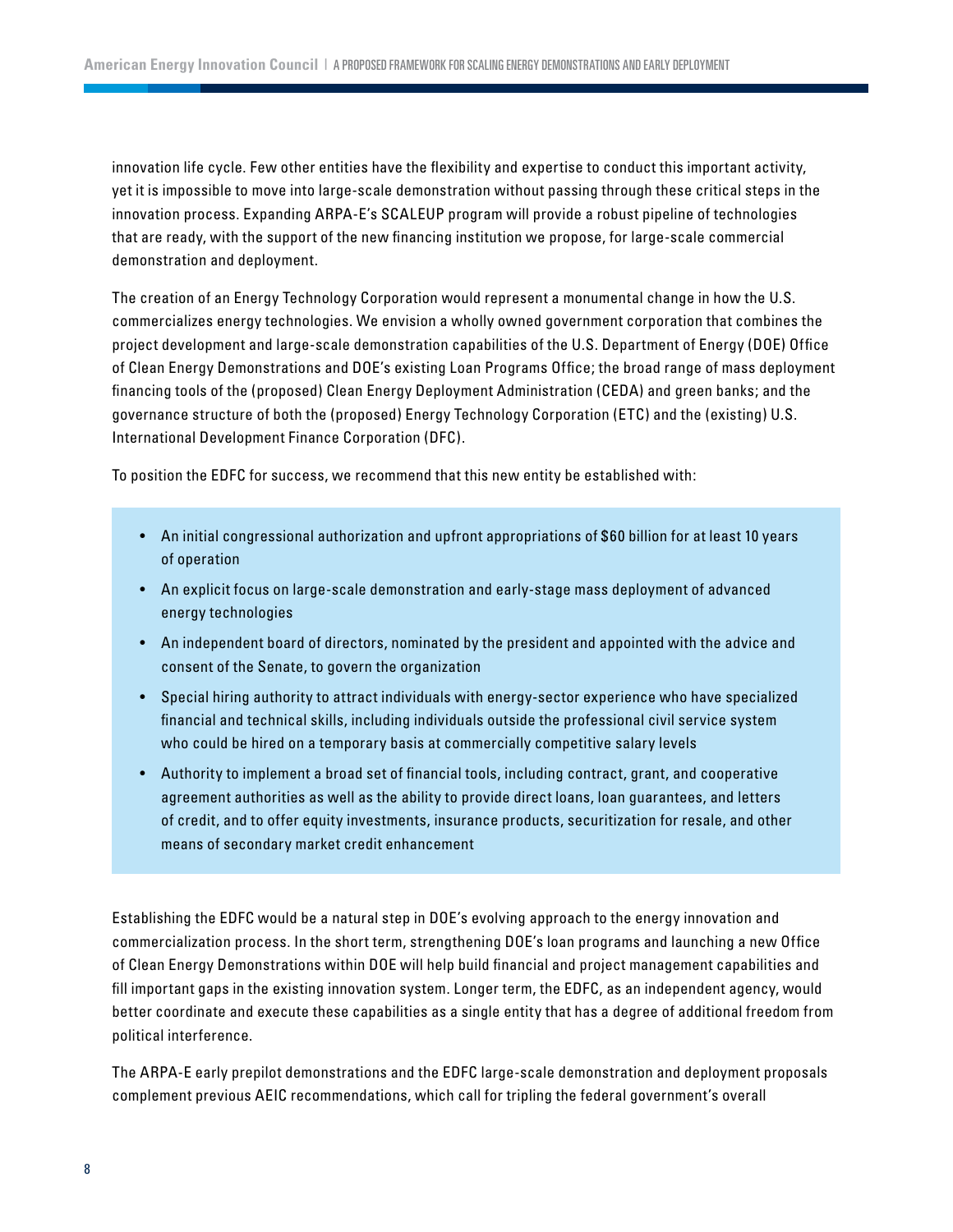<span id="page-8-0"></span>investment in energy innovation, increasing ARPA-E's budget to \$1 billion per year, and creating a New Energy Challenge Program<sup>[2](#page-27-0)</sup> to demonstrate energy technology breakthroughs at commercial scale.

These recommendations are important for closing the demonstration and deployment gaps in the innovation cycle, and can help unlock major new energy advancements for our nation. Much is at stake in the race to reduce CO $_{\rm 2}$  emissions. The objectives of the energy transition should be broad and include additional priorities such as job security and quality, community development, and domestic supply chains for products and skilled labor. To successfully bring forward these objectives, the EDFC will need to ensure it approaches its work with equity in mind, incorporating a diverse leadership structure with experts from labor, environmental organizations, and the private sector as well as strong community engagement.

To provide context for these recommendations, we review AEIC's previous work on large-scale demonstration and outline the case for a meaningful federal role in closing demonstration and deployment gaps. Next, we describe existing models for effective federal engagement in these areas. We conclude with further discussion of our two central recommendations in this paper: strengthening ARPA-E and implementing the Energy Demonstration and Finance Corporation concept.

# **FOUNDATIONS FOR AEIC'S SCALING INNOVATION RECOMMENDATIONS**

The AEIC Scaling Innovation Project is focused on addressing the challenges inherent in the demonstration and deployment of new energy technologies. The recommendations outlined in this paper reflect insights and ideas generated by a series of case studies and workshops that examined the role of demonstration projects in commercializing new clean energy technologies.

A Scaling Innovation Advisory Group, which included entrepreneurs and experts from industry, finance, academia, and government, came together to advise the AEIC on the critical but often challenging steps in the innovation life cycle: demonstration and early deployment. Between March and November 2020, AEIC held seven workshops on the need for greater federal support for demonstrations and deployment. The Advisory Group invited guest speakers from DOE, investment groups, private companies, and think tanks to highlight critical barriers to demonstration and deployment of new energy technologies. The successes and failures of several federal programs were analyzed for lessons learned. While critical characteristics and capabilities began to emerge, important conversations took place regarding political feasibility and timing.

The AEIC commissioned four experts to analyze case studies that examined the role of demonstration projects in the commercialization of new technology, particularly clean energy technology. The resulting case study reports are summarized below:

**1.** *[A Review of Federal Efforts to Demonstrate Carbon Capture and Storage with Commercial](https://bipartisanpolicy.org/download/?file=/wp-content/uploads/2020/06/The-Mixed-Success-of-the-Carbon-Capture-Demonstrations.pdf )[scale Coal-Based Power Plants \(2003–2016\)](https://bipartisanpolicy.org/download/?file=/wp-content/uploads/2020/06/The-Mixed-Success-of-the-Carbon-Capture-Demonstrations.pdf )*, by Eric Redman, highlights the management and technical challenges inherent in demonstrating first-of-a-kind technology, especially technologies that integrate two different subsystems. The report also describes the high cost of political interference in the demonstration of new technologies.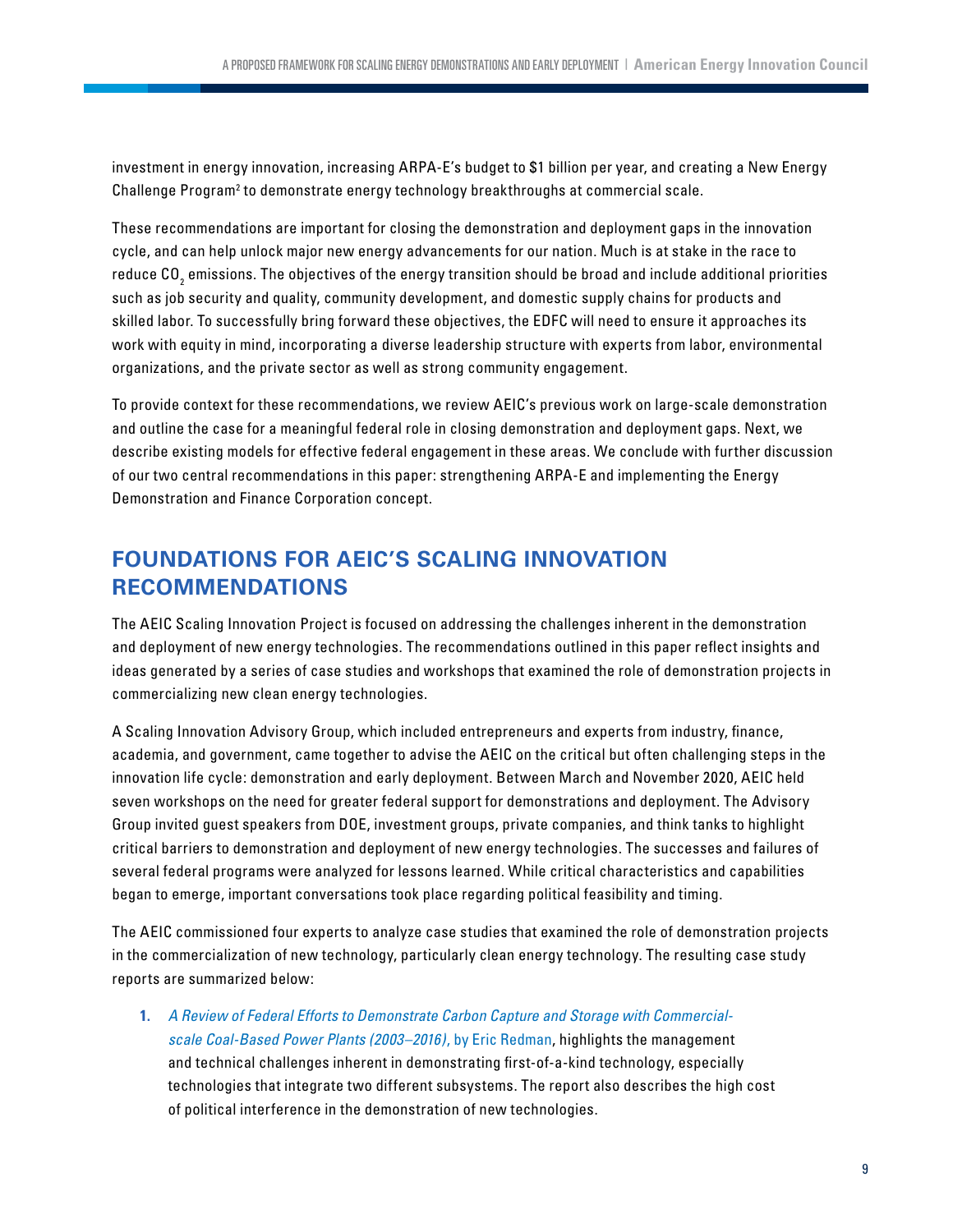- **2.** *[The U.S. Clean Energy Deployment Administration: A Business-Driven Approach to Leveraging](https://bipartisanpolicy.org/download/?file=/wp-content/uploads/2020/06/Looking-Forward-with-a-Clean-Energy-Deployment-Administration.pdf)  [Private Sector Investment in Clean Energy Innovation and Commercialization](https://bipartisanpolicy.org/download/?file=/wp-content/uploads/2020/06/Looking-Forward-with-a-Clean-Energy-Deployment-Administration.pdf)*, by Dan Reicher. Reicher's report showcases the political feasibility of the proposed Clean Energy Deployment Administration and the value it could bring to the deployment of new technology through a broad range of financing mechanisms. Additionally, Reicher argues that CEDA should be a part of the federal government so that it is backed by the full faith and credit of the government.
- **3.** *[The American Recovery & Reinvestment Act and the Rise of Utility-Scale Solar Photovoltaics:](https://bipartisanpolicy.org/download/?file=/wp-content/uploads/2020/06/The-Successful-Demonstration-of-Utility-Scale-PV.pdf)  [How U.S. Public Policy During the Great Recession Launched a Decade-Long Solar Boom](https://bipartisanpolicy.org/download/?file=/wp-content/uploads/2020/06/The-Successful-Demonstration-of-Utility-Scale-PV.pdf)*, by [Varun Sivaram,](https://bipartisanpolicy.org/download/?file=/wp-content/uploads/2020/06/The-Successful-Demonstration-of-Utility-Scale-PV.pdf) describes the origins of the commercial-scale solar energy expansion in the United States and the DOE Loan Program Office's important role. In particular, the case study highlights the need for complementary policies and the importance of this new DOE program that filled a critical early deployment gap and had an ability to hire both technology experts and private sector project financing experts.
- **4.** *[Flying Laboratories, Prototyping, and Dem/Val: The Crucial Role of Technology Demonstration in](https://bipartisanpolicy.org/download/?file=/wp-content/uploads/2020/06/Lessons-from-DOD-where-Demonstrations-are-part-of-the-Culture.pdf)  [Advancing Military Innovation and Its Relevance for the Department of Energy](https://bipartisanpolicy.org/download/?file=/wp-content/uploads/2020/06/Lessons-from-DOD-where-Demonstrations-are-part-of-the-Culture.pdf)*, by Dorothy Robyn, discusses the role of technology demonstration in the U.S. military's innovation process, which has driven advances ranging from GPS to the internet. Robyn draws lessons from the military's approach that are relevant to DOE and to the ongoing debate over how the federal government should support large-scale energy demonstration projects. She also looks at whether the Department of Defense can play a broader role in demonstrating new energy technologies that have civilian (as well as military) applications.

AIEC's workshops, along with the case studies, and many one-on-one conversations informed the recommendations contained in this paper. In addition, the Scaling Innovation Advisory Group considered technical and political challenges to overcoming barriers to demonstration resulting in the recommendations contained here, which we acknowledge are a combination of pragmatism and ambition.

# **THE INNOVATION CONTINUUM: STAGES AND LIFE CYCLE**

An extensive amount of literature exists on the key features and challenges associated with each of the research, development, demonstration, and deployment (RDD&D) stages of the innovation continuum, and the stages' overlapping relationships to each other. These features are not unique to energy, but as previous AEIC reports have highlighted, the path from the lab bench to wide-scale deployment of a new energy technology is arduous and can require decades of effort and hundreds of millions, or even billions, of dollars of investment. A more comprehensive approach to the full innovation life cycle—encompassing not only research and development, but also demonstration and deployment and the associated feedback loops, especially from the private sector—can help ensure that the U.S. remains home, not only to the inventors of tomorrow's critical energy technologies, but also to the companies that design, build, manufacture, deploy, and export those technologies domestically and around the world.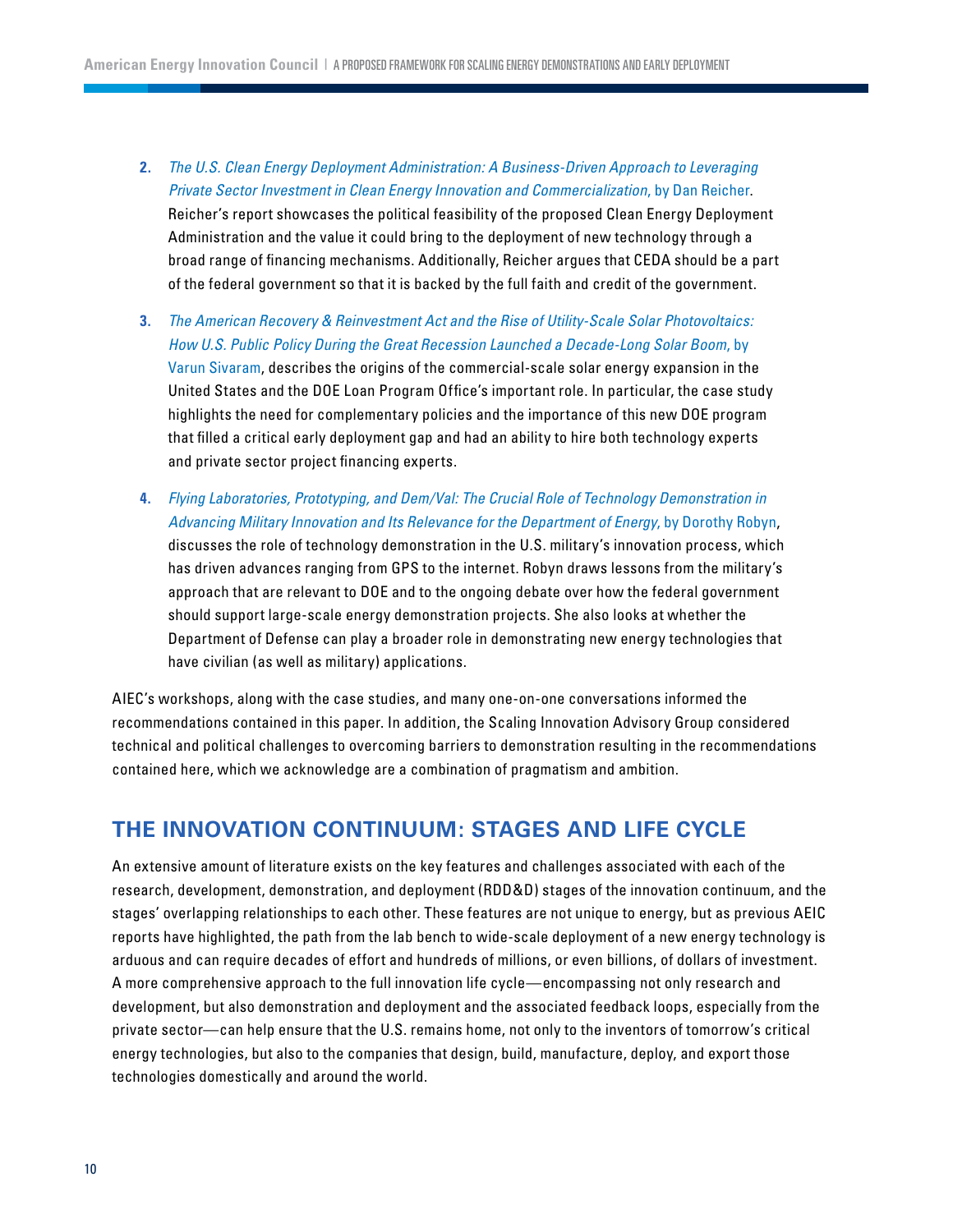<span id="page-10-0"></span>The research and development stages, funded largely by the public sector, are where discovery and invention happen. These stages receive relatively little private-sector investment because the probability of success is uncertain, technology risk is high, and there is usually no clear "commercial application of early-stage R&D." When the private sector does fund R&D, it often funds "development" innovations focused on improving existing technologies rather than "research" focused on new innovations.[3](#page-27-0) Federal support for research efforts (both basic and applied) at national labs and universities is necessary to address the market failure of inadequately pricing the benefits of future technology deployment and the inability of most industries to turn the benefits of research into viable products with potential users.

The demonstration stage is made up of a range of small- and large-scale demonstrations. The small-scale demonstrations, sometimes called pilots, are where precommercial integrated systems are created as a technology proof of concept, resulting in important technology de-risking. In this period, project developers can conduct the initial tests of their technologies under highly controlled settings (*not* in real-world settings or at scale) to evaluate the technologies and sort through any emergent issues that appear, including those issues that require additional research and development. While rare, private sector engagement at this stage accelerates learnings and strengthens later partnerships and eventual market acceptance.

Large-scale demonstrations are fully integrated, "first-of-a-kind" projects implemented on a commercial or close-to-commercial scale under real-world conditions. At this point, the roles of the private and public sector intersect. Private entities must be intimately engaged with the design and operation of demonstration plants. The public sector, which is focused on achieving the societal benefits of new technology, must help defray the costs and risks of the private sector's engagement. The market does not often recognize those societal benefits; therefore, the private sector would not rationally choose to conduct a demonstration on its own. The primary focus at this stage is on developing *technology* capabilities and proving commercial viability. Lessons learned from large-scale demonstration projects directly inform the next stage of early deployment, which typically involves the first set of replicable "nth-of-a-kind" projects and where the focus is on improving *financing* and driving down costs through multiple iterations of the same or similar designs. Demonstration projects are particularly challenging because they generally have large and concentrated capital requirements, but they are not expected to deliver optimized cost or performance. An additional challenge is the disincentive to demonstrate new technologies due to industry's large investments in existing, long-lived energy infrastructure. A recent report from the Information Technology and Innovation Foundation summarizes the specific importance of large-scale demonstration projects:

"The fundamental role of demonstration is to instill confidence in technology developers, users, investors, and other stakeholders that a technology will perform predictably from both a technical and economic perspective. Knowledge and data created by demonstration projects reduce the risks that stakeholders perceive themselves to be taking in follow-on projects that deploy the same technology."

<sup>—</sup>Robert Rozansky and David M. Hart. *[More and Better: Building and Managing a Federal Energy Demonstration](https://itif.org/publications/2020/05/18/more-and-better-building-and-managing-federal-energy-demonstration-project)  [Project Portfolio](https://itif.org/publications/2020/05/18/more-and-better-building-and-managing-federal-energy-demonstration-project)*. ITIF May 2020.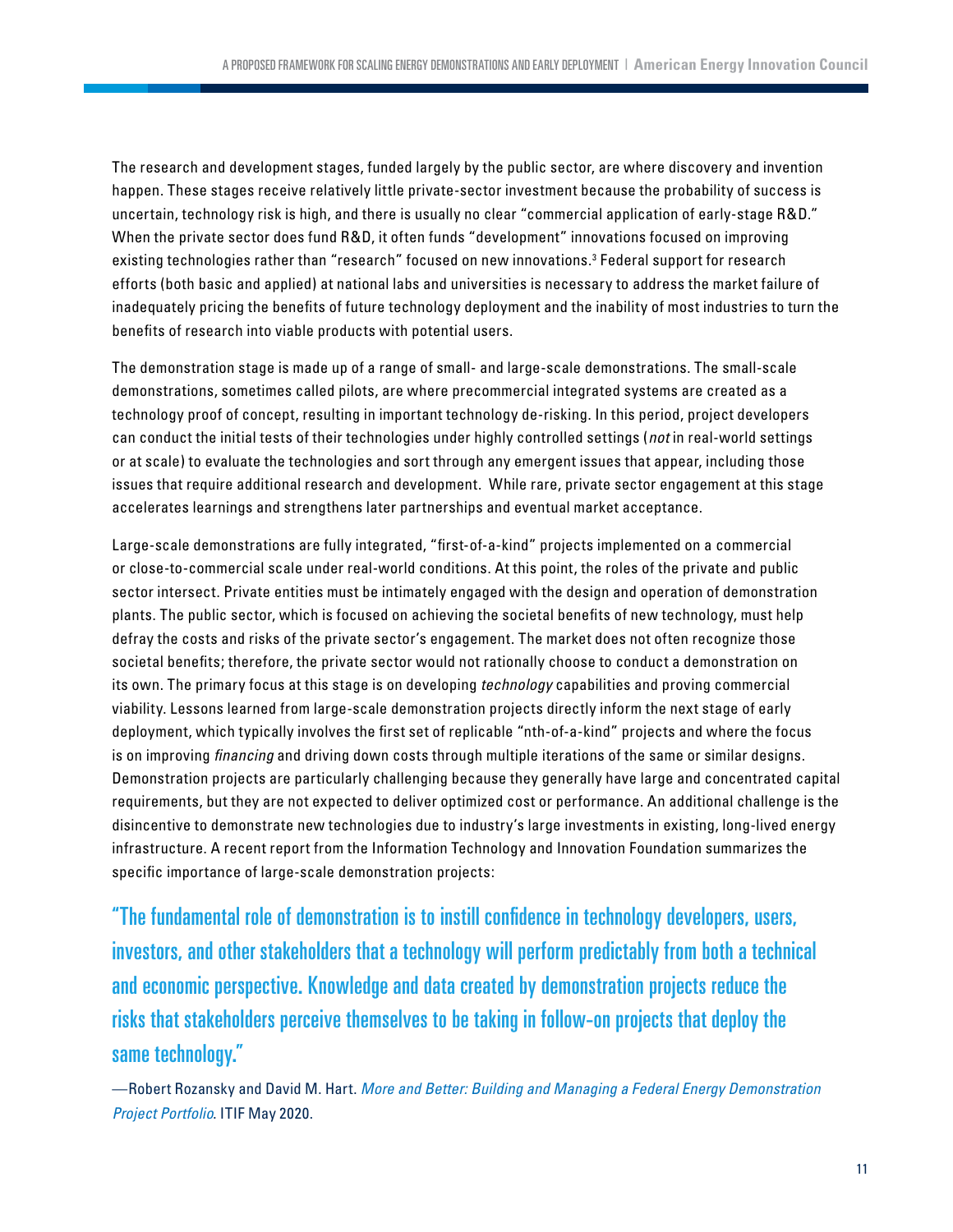<span id="page-11-0"></span>Although the process of commercializing new technologies is often described in distinct stages, innovation is rarely linear, the stages are not static, and it takes many different players and partners to commercialize a new technology. Finally, there is not a clear dividing line between a large-scale demonstration project and an early deployment. In fact, these different kinds of projects require different skills, funding mechanisms, and partnerships. Aligning all these moving pieces is a major challenge.

#### **CHALLENGES IN THE INNOVATION PROCESS**

Gaining technical and operational confidence in a new technology is important, but often a challenge. In marked contrast to many consumer products, taking an energy innovation from lab- or pilot-scale to large-scale is rarely a simple, additive process. Instead, it often requires the integration of numerous and diverse components and subsystems, all of which may interact at a large scale in ways that cannot be anticipated in the laboratory or even in a pilot plant. Not infrequently, unexpected problems emerge that require further technical changes or process adjustments. A complex, tightly coupled system such as a coal plant with gasification and carbon capture, for example, or a smart grid, may also be vulnerable to breakdown if a single component or subsystem fails. In these cases, building and operating a large-scale demonstration plant allows for the learning-by-doing that is needed to successfully resolve technical issues and build confidence in the performance and operation of the technology or system at scale.

Economic confidence is likewise critical to attract the early investment needed to support new energy technology commercialization and mass deployment, particularly for projects that require large, upfront capital expenditures. First and foremost is the likelihood, over time, of new energy technologies becoming cost-competitive with existing technologies, both high and low-carbon emitters. Other external factors such as regulation, policy, political factors, and a lack of prior experience can create uncertainties in construction timelines and permitting that add to investor perceptions of risk. Regulatory barriers are particularly challenging, as existing regulatory frameworks are generally designed for incumbent technologies. Additional economic risk can arise from uncertainties about technology performance at scale: project may work perfectly at first but then prove vulnerable to operational failures that are difficult or time-consuming to resolve. Often these risks alone, combined with the potential for delayed return on investment, are enough to keep private sector financing out of demonstration and early deployment altogether.[4](#page-27-0) Many innovative technologies also encounter major head winds when entering the market and have trouble displacing incumbent technologies, even if the incumbent technologies are inferior. Risk aversion among investors and customers, lack of familiarity, lack of clear near-term market signals, and lack of a track record of commercial success are typical and often potent barriers. Greater federal support to address various market failures can help ensure that project developers are better able to de-risk their technologies and successfully demonstrate economic viability of technologies, which may then mitigate some concerns raised by potential investors or private sector partners.

Large-scale demonstration projects present inherent technical and management challenges that government agencies do not always have the expertise to manage. And political considerations often complicate these challenges, making it difficult to adopt an incremental approach that avoids picking technology "winners." One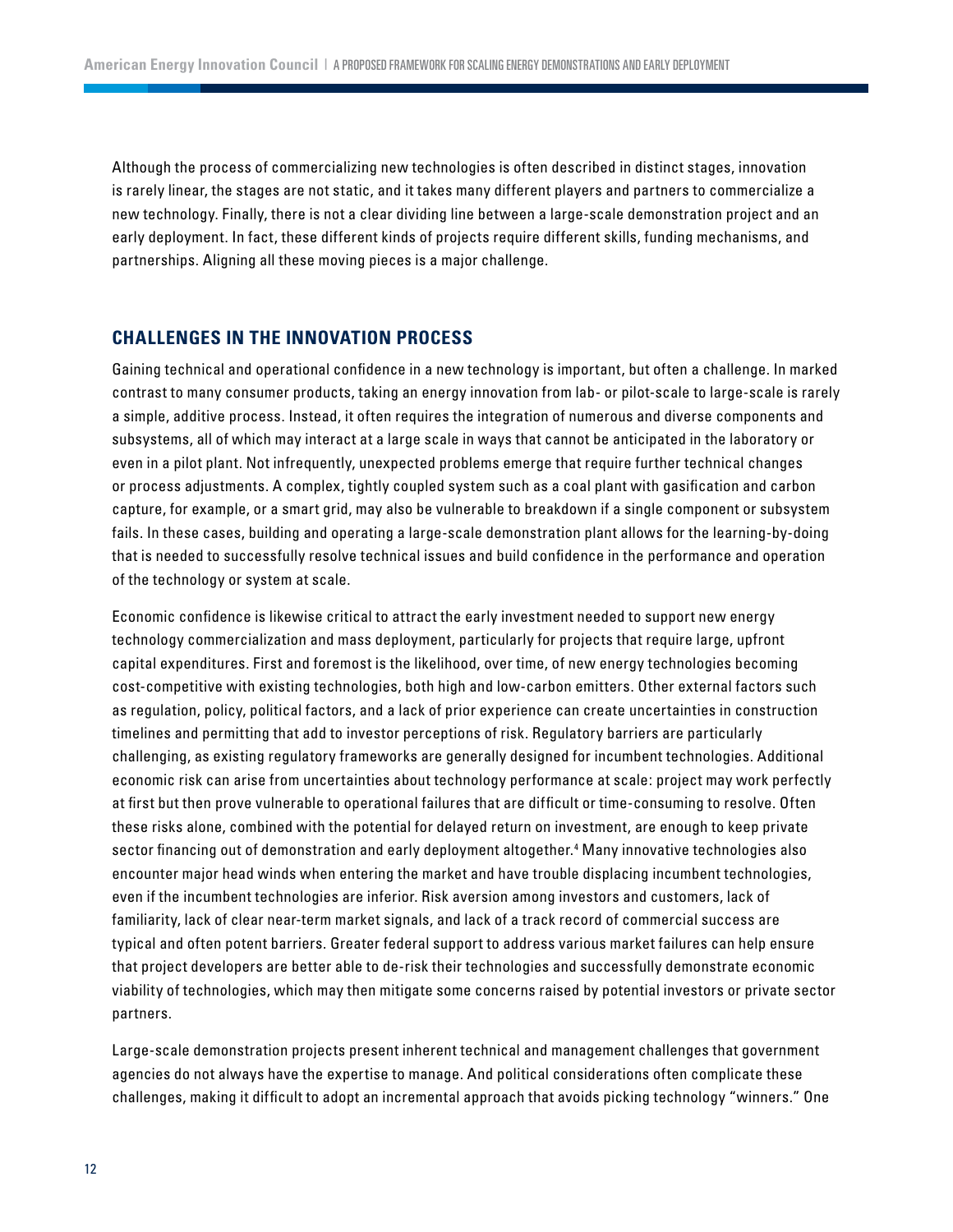<span id="page-12-0"></span>overarching problem is that federal support for large-scale demonstrations has historically been inconsistent and sporadic, with extended periods of minimal funding. To the extent that resources have been available, program priorities have shifted frequently, often in response to political pressures, as described in Box 1. As projects scale, they become more prominent to the public, which makes failures more notable, and makes federal employees more risk averse, both in the selection and termination of projects.

## **Box 1. A Case Study in Political and Management Challenges**

Eric Redman's case study of DOE efforts to demonstrate carbon-capture technologies for coal-fired power plants (titled *A Review of Federal Efforts to Demonstrate Carbon Capture and Storage with Commercial-Scale Coal-Based Power Plants (2003–2016)*, highlights the political and bureaucratic challenges of effectively managing large-scale demonstration projects. The Clean Coal Power Initiative (CCPI) and the FutureGen project were high-profile DOE demonstration programs from a decade ago. All the projects were designed to demonstrate carbon capture and sequestration (CCS) at large coal-based power plants. Only one of the projects funded under the two programs could be considered successful. Others suffered from cost and scheduling problems that are typical of first-ofa-kind demonstrations—and DOE policies and management practices proved inadequate to overcome those challenges. More flexible financial incentives and more time could have significantly improved the probability of success. Instead, support from successive administrations and from Congress was inconsistent, and policy objectives had a tendency to shift, as illustrated with the FutureGen project described immediately below. Finally, policy incentives were not based on clear public policy. Instead, they were cobbled together to support multiple challenges including carbon emissions, low employment during the Great Recession of 2008, and a struggling coal industry.

DOE's signature project, FutureGen, was proposed in 2003 to demonstrate an integrated gasification combined cycle power plant with carbon capture and sequestration and hydrogen production. The process of selecting a demonstration site became politically contentious, especially between Texas and Illinois, as potential host states saw the project as a major public works opportunity. Rumors were that Texas was to be selected, but when the final decision was announced, and it was Illinois, suspicions of political interference arose when the Bush administration pulled its funding. While the Bush administration maintains that it was responding to escalating cost estimates, onlookers were not convinced. FutureGen was later revived by the Obama administration with a simpler design. Nonetheless, the project suffered numerous delays and problems, and was eventually terminated in 201[5](#page-27-0), after an expenditure of over \$200 million in DOE funding.<sup>5</sup>

A further problem is that many large publicly supported projects present inherent technical and management challenges that government energy offices do not always have the expertise to manage. A notable exception is the DOE's Loan Programs Office (LPO), which helped lay the foundation for recent rapid growth in U.S. solar energy capacity by financing the first five utility-scale photovoltaic (PV) projects larger than 100 megawatts.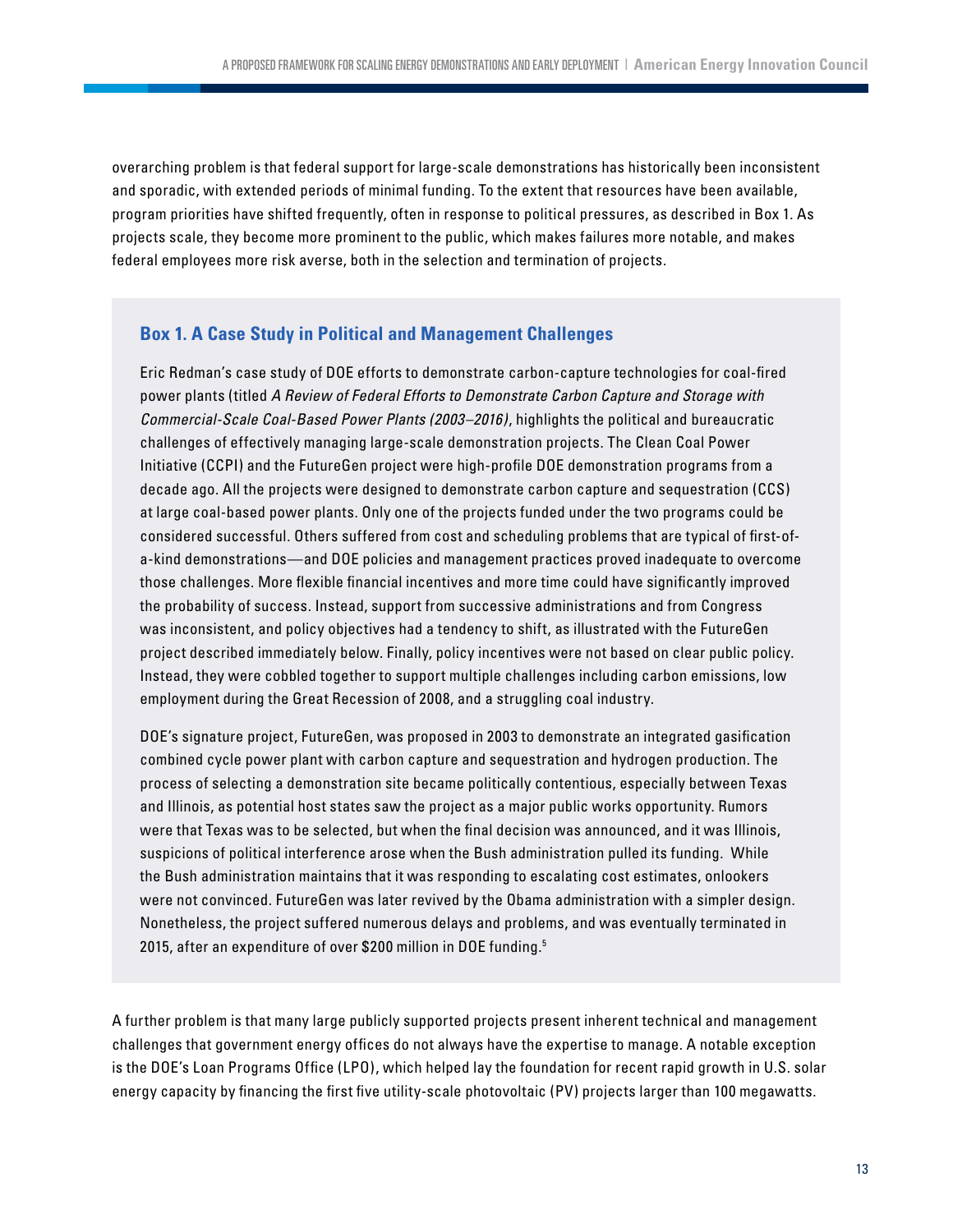<span id="page-13-0"></span>Part of this success was due to LPO's ability to quickly amass considerable technical and financial expertise to conduct rigorous due diligence of proposed projects. Once private investors had initial experience with LPObacked solar projects, they were more comfortable funding these projects independently, without the need for federal loans or loan guarantees. Without this expertise, it is difficult for the government to deal with project developers that have the tendency to underestimate costs and overpromise performance. Once underway, projects can be difficult to terminate, even when they are unlikely to succeed.

In light of these challenges, the government approach for managing and financing demonstration projects must be systematic, patient, risk-tolerant, and risk-sensitive, and structured in a manner that brings in private sector participation.

Policymakers in Congress and the executive branch increasingly acknowledge the need for continued federal support of all stages in the innovation life cycle, particularly to better accelerate the pace of the energy transition and position American companies to successfully compete in the emerging international clean energy marketplace. Consequently, there is a renewed focus on this topic in the current Congress.[6](#page-27-0) Over the years, the federal government has implemented programs to pilot and demonstrate new technologies. Unfortunately, from synfuels and biofuels to carbon-capture technologies, the government has not yet successfully developed a consistent and successful model. As a Breakthrough Energy report from 2019 states, "the track record for DOE-funded demonstration projects is mixed," especially with respect to commercial-scale demonstration projects.<sup>[7](#page-27-0)</sup> The AEIC's Scaling Innovation Advisory Group case studies from summer 2020 provide further analysis in support of this conclusion.[8](#page-27-0) The Energy Act of 2020, which passed in December 2020 as part of the 2021 Consolidated Appropriations Act, authorized significant funding for DOE with a priority on demonstration and early deployment efforts in several areas, including energy efficiency, advanced nuclear technology, renewable energy, energy storage, carbon capture, carbon removal, and grid modernization. To implement these programs, President Biden recently proposed an Office of Clean Energy Demonstrations as part of the administration's fiscal year 2022 budget request (discussed below).[9](#page-27-0)How DOE intends to implement this office remains a key question.

## **ELEMENTS OF A NEW APPROACH**

Many proposals have been put forward to better address the challenges identified above and strengthen federal support for demonstrating and deploying new energy technologies at scale more broadly. Several of these proposals target financing mechanisms and project management capabilities—two key hurdles at this stage of the innovation life cycle. Some proposals also attempt to address well-known shortcomings in the current federal approach with respect to program consistency, budget stability, and political independence.

In 2008, for example, Senators Jeff Bingaman (D-NM) and Lisa Murkowski (R-AK) introduced legislation to create a Clean Energy Deployment Administration (CEDA) to provide a broad array of financing mechanisms to advance innovative early clean energy technology deployments[.10](#page-27-0) In 2011, John Deutch, in a report for the Brookings Institution's Hamilton Project, proposed a quasi-public new entity, the Energy Technology Corporation (ETC), that would finance and develop demonstration projects in collaboration with industry.<sup>11</sup> Many groups have advocated for the creation of a national green bank or climate bank to advance the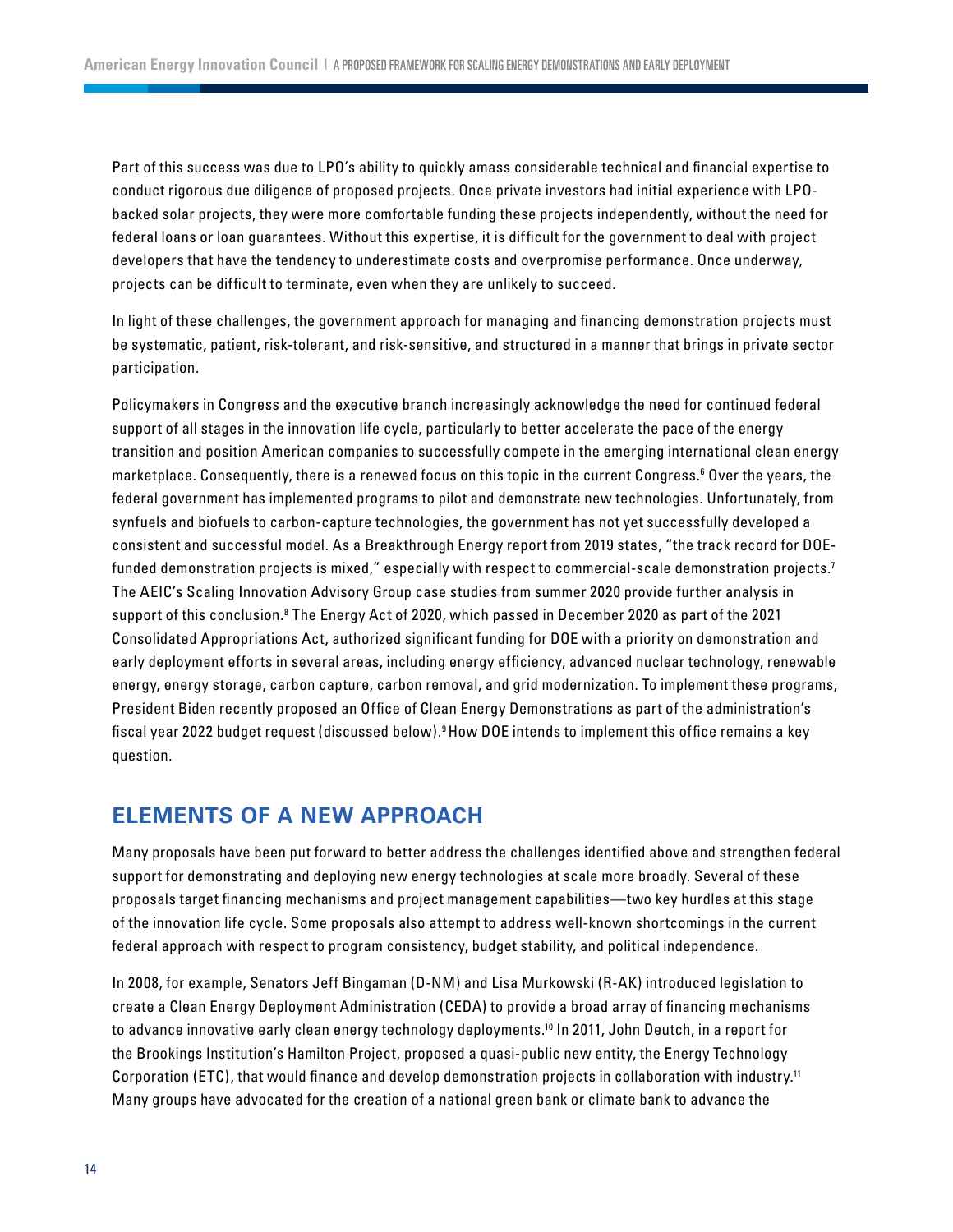<span id="page-14-0"></span>mass deployment of clean energy technologies and climate-resilient infrastructure. And ITIF has proposed creating an Office of Major Demonstrations within DOE to manage demonstration projects in collaboration with industry.<sup>12</sup> With respect to addressing the challenges in the energy space, the proposals take different approaches to navigating these issues.

Most recently, attention has focused on creating programs and institutions with varying degrees of independence from political pressures. There is precedent for this. Congress has created numerous entities with new flexibilities and governance, accountability, and transparency requirements. These include traditional executive departments with unique capabilities, like special hiring authorities, quasi-governmental independent nonprofits, and wholly owned government corporations[.13](#page-27-0) The most recently created entity of this type is the International Development Finance Corporation (DFC), which finances projects in developing countries (Box 2). Senator Chris Coons (D-DE) has called for a similar entity, an Industrial Finance Corporation of the United States (IFCUS), a wholly owned government corporation focused on financing high-tech manufacturing[.14](#page-28-0) These quasigovernmental entities can have legal characteristics of both the government and the private sector. A 2011 Congressional Research Service report, *The Quasi Government: Hybrid Organizations with Both Government and Private Sector Legal Characteristics*, describes the factors that have motivated recent interest in such entities, including "the desire to avoid creating another federal bureaucracy," tightening "controls on the federal budget that encourage agencies to develop new sources of revenues," and stakeholder interest in exempting agencies and programs "from central management laws, especially statutory ceilings on personnel and compensation.["15](#page-28-0)

Addressing these factors by exempting new institutions from specific federal requirements or by separating the entities from direct public oversight provides varying levels of independence. Yet in most cases, these institutions are never truly free from congressional or executive branch influence. Likewise, political appointees of a president also can influence budget requests, program development, and agency policy. Additionally, oversight can be obtained through the creation of a board where members are selected by a secretary, the Senate, or the president. This and other protections create trade-offs around funding certainty, political viability, and accountability.

## **Box 2. International Development Finance Corporation (DFC)**

While not focused on energy technologies, the U.S. International Development Finance Corporation (DFC) offers a useful model for financing innovation with private sector participation. The DFC is a relatively new, wholly owned government corporation under the guidance of the State Department. It finances and facilitates financing for private development projects in lower- and middle-income countries. The DFC was authorized in the bipartisan Better Utilization of Investment Leading to Development of 2018 (or BUILD Act), which merged the Overseas Private Investment Corporation (OPIC)[16](#page-28-0) and the Development Credit Authority (DCA). Operations began in December 2019[.17](#page-28-0)

The DFC has a lending authority of \$60 billion, under a one-time authorization for seven years, to provide loans, loan guarantees, insurance, equity investments, and other special mechanisms.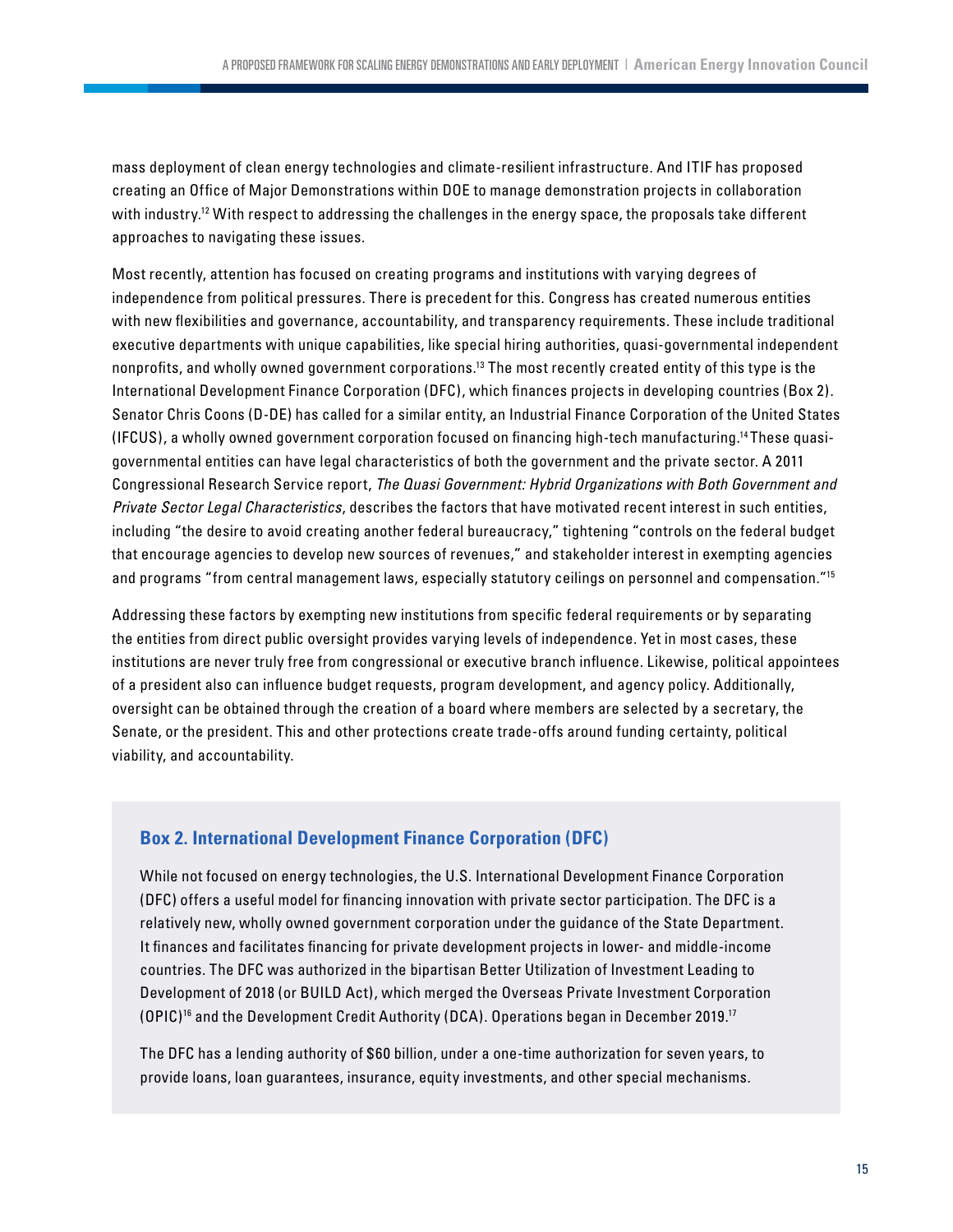<span id="page-15-0"></span>These products are backed by the full faith and credit of the U.S. government and can be used for development projects undertaken by U.S. businesses in lower-income countries. In April 2021, the DFC announced it would target climate mitigation, adaptation, and other solutions, in addition to other State Department priorities.<sup>18</sup> The DFC's regular operations are largely self-financed through fees and interest collected on DFC loans.

The DFC's unique authorities are balanced with additional oversight requirements, and its leadership structure is notable for its mix of public and private sector representatives. The Office of the Executive includes the CEO, COO, Deputy Chief of Staff, in addition to the Senior Advisor to the CEO. There are about a dozen other executive staff members. The board of directors includes the DFC CEO, the Secretary of State, the Administrator of USAID, the Secretary of Commerce, the Deputy Secretary of the Treasury, and board members from the private sector. All board positions are presidentially appointed and subject to Senate confirmation. For increased accountability, Congress required the DFC board to establish an independent accountability mechanism and annually report to Congress on the corporation's statutory mandates. While exempted from the Federal Advisory Committee Act, there is also a Development Advisory Council, which includes leaders from the international community as well as the private sector.

Strong connections to the private sector necessitate clear conflict-of-interest rules. The DFC adheres to regulations and guidance of the Office of Government Ethics and has created internal policies to avoid and address potential conflicts of interest. Additionally, the DFC management team and board of directors submit public financial disclosure reports like other government officials.<sup>19</sup>

The remainder of this paper provides summary descriptions of various proposals to strengthen government support for energy innovation before turning to a more detailed discussion of our recommendations. Some of these proposals involve existing governmental and quasi-governmental organizations; others would require the creation of new entities. We divide this discussion into two sections: one focused on proposals that address demonstration gaps, the second focused on proposals that address deployment, with a focus on governance, funding, political viability, and independence from the federal government.

#### **MODELS FOR SUPPORTING CLEAN ENERGY TECHNOLOGY DEMONSTRATIONS**

#### **ARPA-E SCALEUP**

The Advanced Research Projects Agency for Energy (ARPA-E) is an independent agency within DOE that takes an innovative approach to funding transformative, early-stage energy research. ARPA-E offers a streamlined, competitive grant process to innovative energy technology developers seeking to advance their concepts.

ARPA-E's special hiring authority enables it to select program managers with expertise, enthusiasm, and novel approaches to supporting projects. These managers are only able to stay with ARPA-E for three years, meaning they move more quickly on projects and have a greater risk tolerance relative to other programs at DOE. This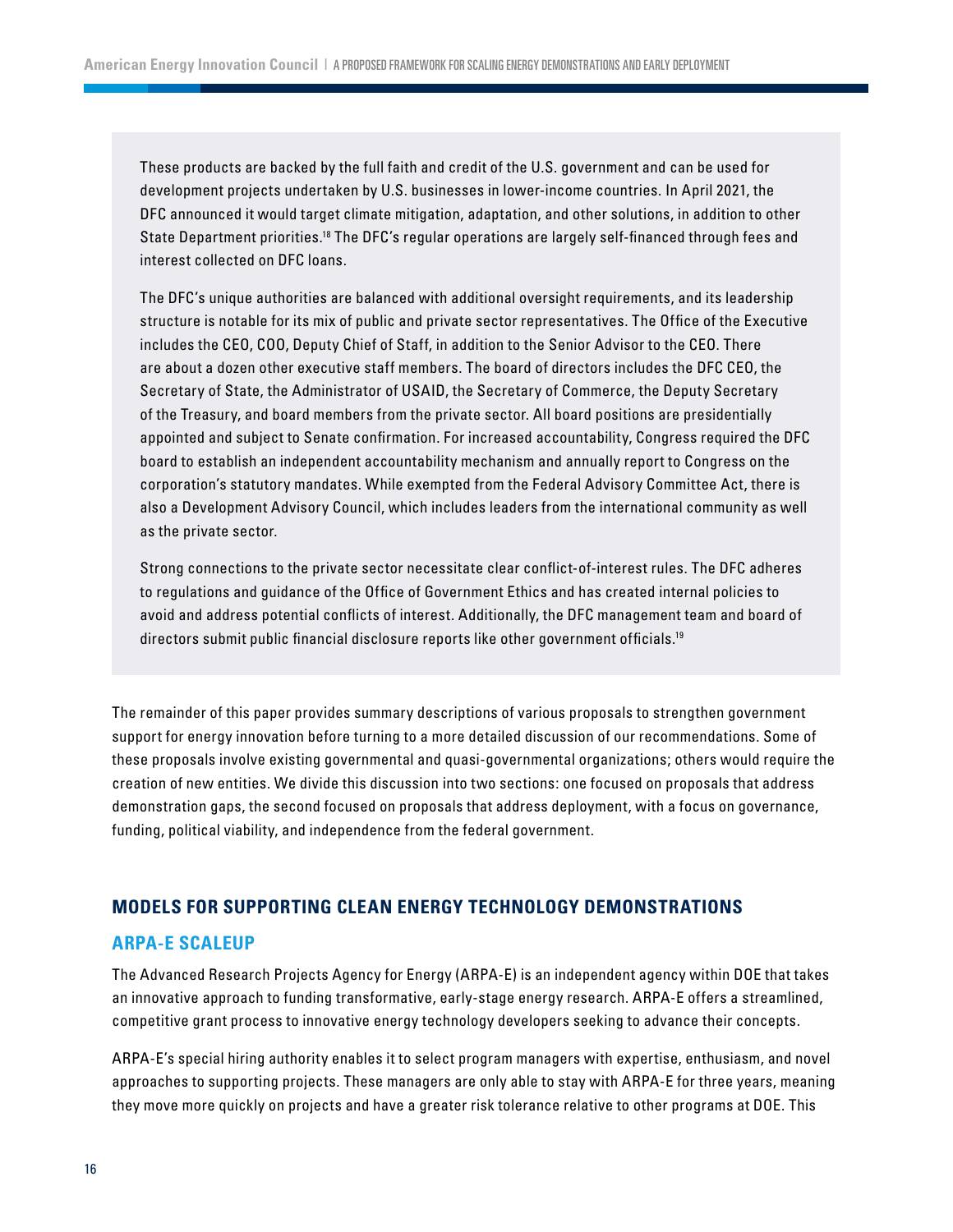<span id="page-16-0"></span>has led to tremendous technical gains from ARPA-E and its grantees, with a reverberating impact on DOE culture. Additionally, while ARPA-E—like DOE as a whole—relies on annual appropriations, it has more budget flexibility than DOE's applied energy offices.

Beyond R&D, ARPA-E also has the capability to support pilot demonstration projects. Notably, the new SCALEUP program can help bridge the valley of death between research, development, and demonstration by supporting scale-up or prepilot projects and helping to advance technologies along the innovation life cycle. The SCALEUP program is focused on supporting high-risk, high-reward scaling efforts to help test the integration and operation of early-stage technologies. Awards range between \$1 million and \$10 million, with a 50% cost share to help drive down costs, demonstrate performance, and provide essential information to investors and other partners for the next steps in the commercialization process. ARPA-E's independence and special authorities allow its SCALEUP program to be flexible and adaptive to the needs of project developers. Thus far, the new program appears to be popular and oversubscribed, but results are not yet in. Furthermore, it is currently limited to previous ARPA-E grantees because the program itself is still under development.

#### **DOE OFFICE OF CLEAN ENERGY DEMONSTRATIONS**

A \$ 400 million new Office of Clean Energy Demonstrations (OCED) within DOE was included in President Biden's fiscal year 2022 budget request. This office was established on December 21, 2021, and focuses on bringing innovative cross-cutting technologies to the market and coordinating activities across the agency. The OCED is similar to an idea put forward by the Energy Futures Initiative and expanded upon by ITIF for a new office within DOE to manage large-scale demonstrations of a variety of unproven technologies. Called the Office of Major Demonstrations (OMD), this new office within the Department of Energy would manage a portfolio of large-scale energy demonstration projects of unproven technologies across various areas that would otherwise be managed by DOE's applied offices. ITIF notes that while the staff in the applied energy offices are technical experts and highly capable of managing a technology-specific R&D portfolio, this does not necessarily translate into proficiency for the management of large-scale demonstration projects. The OMD would have flexible hiring authority, like ARPA-E, so that it could employ individuals with backgrounds in commercial project management and project finance, who would then coordinate with staff in the applied energy offices, as well as with stakeholders outside of government. These individuals would have both the authority and financial expertise to continue or terminate large-scale demonstrations depending on the project's success.

In addition to close collaboration with the DOE applied energy offices, OMD would complement the Loan Programs Office, which is focused on early deployment after a technology has been demonstrated. OMD's funding would come from the standard annual congressional appropriations process. Awardees would enter into tailored cost-sharing agreements that would take into consideration the unique features of each project to better support project developers.[20](#page-28-0) OMD would require some reorganization within DOE as a whole, but because it does not require the establishment of a new agency and a large upfront investment, proponents of this idea believe it to be more politically feasible than other proposals with similar intent to demonstrate new technology through more independent authorities.<sup>[21](#page-28-0)</sup> The Infrastructure Investment and Jobs Act (H.R.3684), which passed into law on November 21, 2021, creates and funds the OCED at \$21.5 billion.<sup>[22](#page-28-0)</sup>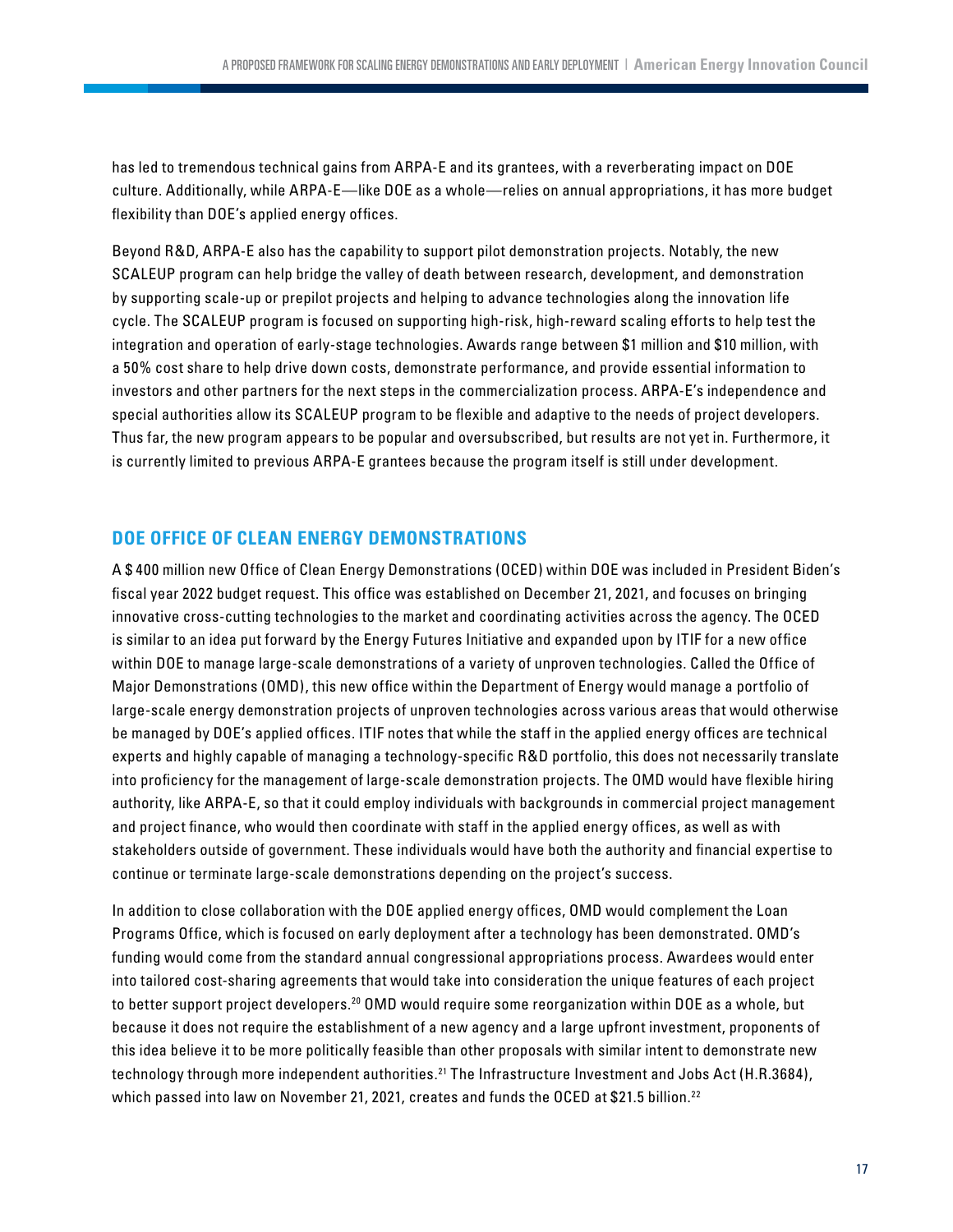<span id="page-17-0"></span>Yet the OCED does not ensure a smooth handoff between large-scale demonstration and early deployment. Nor does it have flexible financing authorities to overcome the financial hurdles at the end of the innovation process. Additionally, as a new office within DOE, it is beholden to typical political influence, long budget cycles, and potentially stifling oversight from OMB.

#### **PROPOSED ENERGY TECHNOLOGY CORPORATION (ETC)**

Originally proposed by John Deutch in the Brookings Institution's Hamilton Project in 2011, the Energy Technology Corporation would be a quasi-public independent corporation focused on large-scale demonstration of new and unproven energy technologies. It would not be an agency or instrument of the federal government and it would not be managed by the government. The ETC concept is modeled on the government-funded Synthetic Fuels Corporation from 1980.<sup>23</sup> Its objective would be to conduct large-scale demonstrations and provide technical and economic performance information from those demonstrations to the private sector. A similar model was described by AEIC co-chair Norman Augustine in 2020 at a National Academy of Sciences webinar on *Enhancing Federal Clean Energy Innovation*. In that discussion, Augustine proposed "the creation of a nonprofit bridge organization to facilitate the private sector in conducting large-scale demonstrations," akin to In-Q-Tel.[24](#page-28-0) This organization would be mostly funded by the government and would focus on large-scale demonstrations. Most importantly, it would be managed independently of the government and operate under commercial laws and regulations.[25](#page-28-0)

To provide flexible financing, the ETC would deploy a variety of finance mechanisms including guaranteed purchases, loan guarantees, production tax credits, and cost-shared reimbursements. The ETC would receive a one-time appropriation on the order of \$ 60 billion, with each project estimated to receive funding on the order of \$3 billion. Funds recovered from loans would be made available for reinvestment. Depending on performance, further funding might be extended.[26](#page-28-0)

As a public corporation, the ETC would not be constrained by the general management practices of the federal government, including federal hiring practices and acquisition regulations. This would allow the ETC to operate under standard commercial practices and more easily obtain the technical and financial expertise to conduct strong project management. ETC would also have full responsibility to select and manage its own projects. Additionally, since the ETC's priorities and direct decisions would not be influenced by Congress or the executive branch, it would offer at least partial insulation from political interference.

The trade-off for this independence–substantial upfront funding and extensive financing authorities– is that the ETC would not have access to the full faith and credit of the U.S. government. The ETC would be governed by an independent board of eight directors, nominated by the president and confirmed by the Senate. Currently, an independent organization such as the ETC has not been discussed seriously by Congress, and appears less politically feasible. Finally, while the ETC in concept would be laser-focused on closing financing gaps for largescale demonstrations, it would not have access to all the funding mechanisms that might be needed to deploy new technology.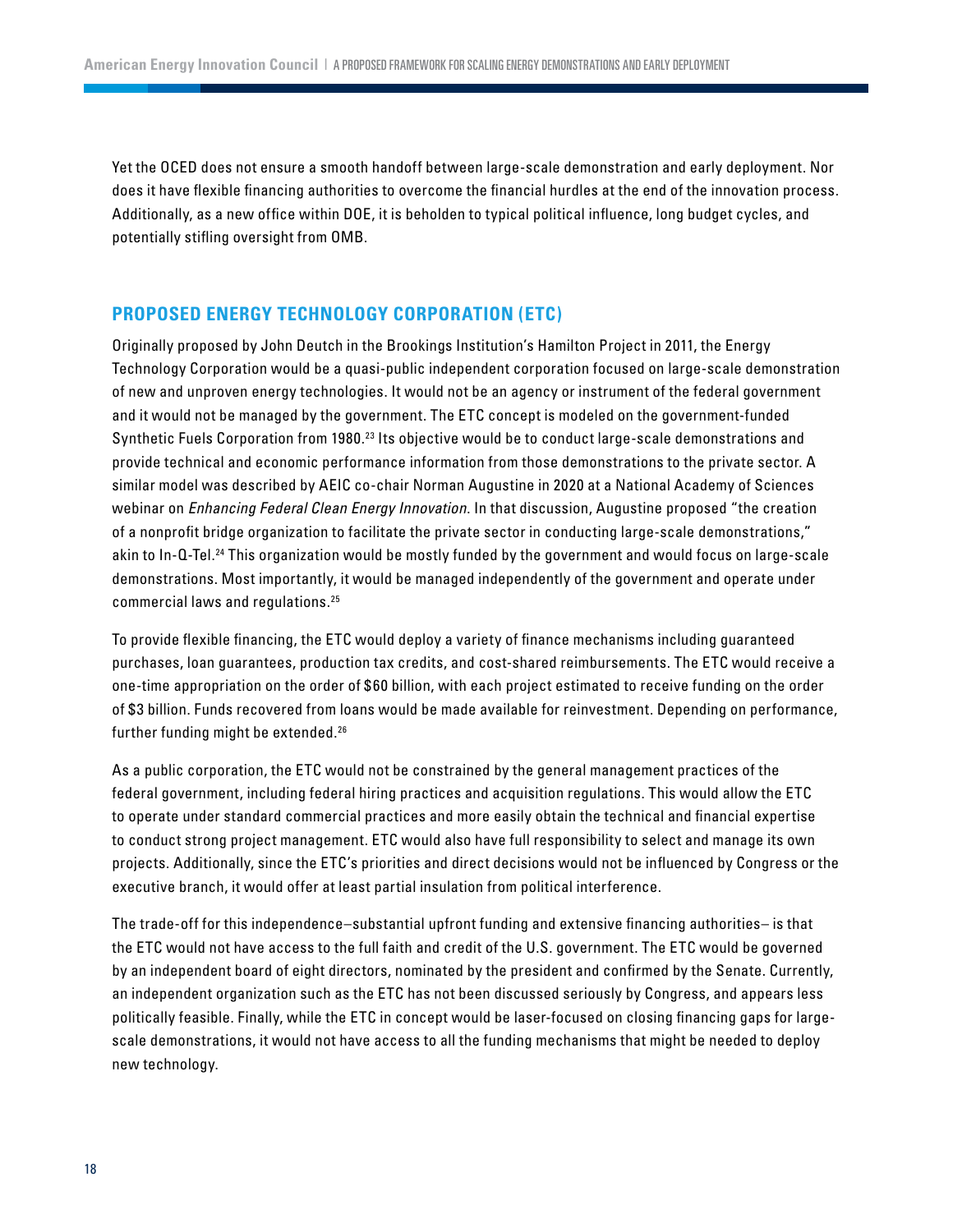## <span id="page-18-0"></span>**MODELS FOR SUPPORTING CLEAN ENERGY TECHNOLOGY DEPLOYMENT**

## **LOAN PROGRAMS OFFICE**

DOE's Loan Programs Office (LPO) has played an important role in supporting the deployment of energy technologies at commercial scale. LPO's Tribal Energy Loan Guarantee Program, Advanced Technology Vehicles Manufacturing Loan Program, and the Title XVII Innovative Energy Loan Guarantee Program were originally authorized in the Energy Policy Act of 2005. These programs provide financial support to projects that have difficulty obtaining private investment because of concerns around technological risk, cost of capital, and market uncertainties. These financing mechanisms were provided through special authorities from Congress and are not typical for a federal agency.

As noted earlier in this paper and detailed in a 2020 BPC case study, *The American Recovery & Reinvestment Act and the Rise of Utility-Scale Solar Photovoltaics: How U.S. Public Policy During the Great Recession Launched a Decade-Long Solar Boom*, by Varun Sivaram, LPO helped finance and demonstrate the first five utility-scale photovoltaic (PV) projects larger than 100 megawatts—an important step in the rapid expansion of this critical clean energy resource in 2011. In the PV case, a new provision of American Recovery and Reinvestment Act of 2009 allowed the Title XVII loan guarantee authority to be used for large-scale demonstrations of a "commercially proven technology"; LPO paid for the subsidy costs of these loan guarantees, which otherwise constituted a barrier to potential applicants. Part of its success was due to LPO's ability to quickly amass considerable technical and financial expertise to conduct rigorous due diligence of proposed projects. Once private investors had initial experience with LPO-backed solar projects, they were more comfortable funding these projects independently without the need for federal loans or loan guarantees. It was also important that several state (Renewable Portfolio Standards) and federal policies (tax credits) were aligned to help support follow-on deployment of this technology.[27](#page-28-0)

However, structural barriers on the front and back end of the loan process, together with a lack of support from the Trump administration, have discouraged industry from using the Title XVII program in recent years. Although interest rates for Title XVII are based on Treasury rates, applicants face other costs that discourage participation. These other costs include application fees, third-party advisor fees, credit subsidy costs, and project equity. When a project closes on financing, applicants are responsible for paying the credit subsidy cost (the net present value of the estimated long-term cost to the government of a loan), which can be the largest expense associated with the application process. For other government lending programs, Congress has appropriated funds to lessen or eliminate this cost burden for potential borrowers.<sup>[28](#page-29-0)</sup>

At present, LPO has roughly \$40 billion in remaining loan authority, which could be a powerful tool in advancing large-scale demonstration projects. A study from the Energy Futures Initiative found that this remaining loan authority could leverage as much as \$100 billion in further investments.[29](#page-29-0) There have been many attempts to refine LPO by Congress. Bills have been introduced to reduce application and third-party fees, provide more funding for subsidy costs, and change the definition of eligible technologies, among many other amendments. The Energy Act of 2020 was successful in changing some eligibility criteria, and allows the payment of fees at the point of loan closure. These incremental changes will strengthen LPO and help the office support additional technologies.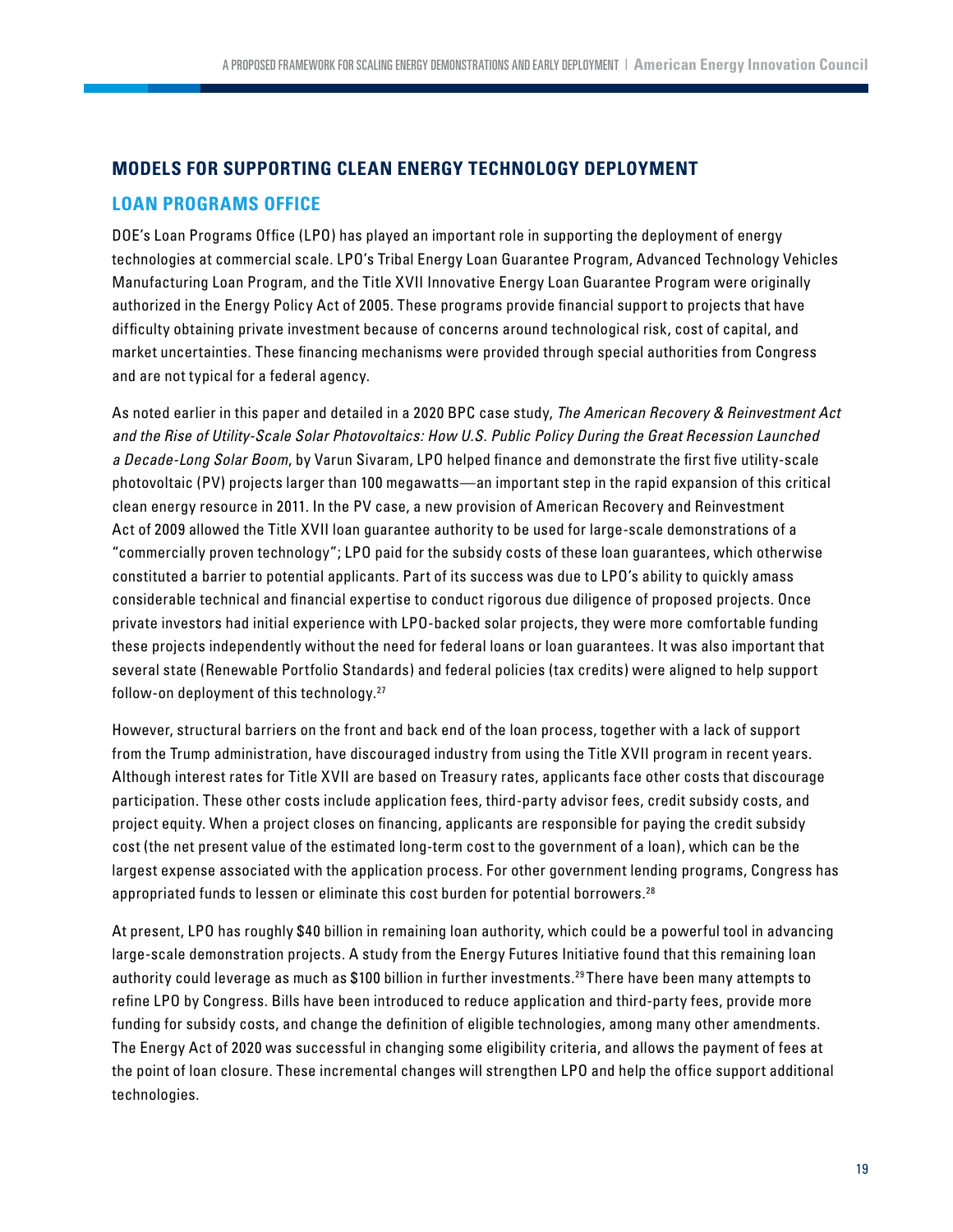#### <span id="page-19-0"></span>**PROPOSED CLEAN ENERGY DEPLOYMENT ADMINISTRATION (CEDA)**

The idea of establishing a stable, long-term, well-funded, and business-driven entity within the federal government to leverage greater private sector investment in clean energy technologies has been circulating for over a decade. In fact, several bipartisan bills were introduced during the 111th Congress in 2009, including the 21st Century Energy Technology Deployment Act (S.949), the American Clean Energy Leadership Act (S.1462), and a similar House bill that would have created a new independent agency called the "Clean Energy Deployment Administration," or CEDA. More recently, in the 116th Congress, Rep. Diana DeGette (D-CO) introduced the Clean Energy Innovation and Deployment Act of 2020, which also included the creation of CEDA.

A detailed discussion and description of CEDA can be found in BPC's case study, *The U.S. Clean Energy Deployment Administration: A Business-Driven Approach to Leveraging Private Sector Investment in Clean Energy Innovation and Commercialization*, by Dan Reicher.[30](#page-29-0) As described in the case study, CEDA would have special authorities to access a diverse set of financing tools, and could offer both direct support for largescale projects—using instruments such as loans, loan guarantees, letters of credit, and insurance products and indirect support, through securitization and other means of credit enhancement. Related bills have also proposed to transfer the authorities of LPO to CEDA, which would be backed by the full faith and credit of the U.S. government. Congress would make an initial appropriation on the order of \$10 billion, but CEDA would be self-sustaining thereafter, based on its ability to collect—and reinvest—revenues through fees and insurance. This feature is unlike that of the current LPO or other offices within DOE.

CEDA would have a "dotted line" relationship with DOE, but like the Federal Energy Regulatory Commission (FERC), it would operate independently, under the direction of an administrator and a nine-member board of directors selected by the president, with the Secretary of Energy serving as an ex-officio member. The CEDA administrator would chair the board of directors. CEDA's investment decisions would be guided by a new Energy Technology Advisory Council that would include five members selected by the Secretary of Energy and three members selected by the CEDA board of directors. Among other duties, the Advisory Council would develop a methodology for assessing technologies and would help CEDA identify promising new innovations. Additionally, CEDA would have special hiring authorities. These authorities would not be the same as if CEDA were a private sector corporation, but they would provide considerably more flexibility than is afforded to a typical DOE program office.

In 2009, the CEDA concept was included in the Waxman-Markey bill, which was adopted by the full House and successfully voted out of the Senate Energy and Natural Resources Committee in the same year. Despite bipartisan support, however, the bill was never enacted into law. As noted above, legislation to establish CEDA was introduced again in 2020 by Rep. DeGette, a senior member of the House Committee on Energy and Commerce, as part of a broader clean energy bill.

CEDA would use a portfolio investment approach to mitigate risk and diversify investments across an array of technologies. This portfolio approach, a range of financing tools, and the ability to collect fees from its investments would provide CEDA with broad flexibility to finance "breakthrough" technologies that have "generally not been considered a commercially ready technology as a result of high perceived technology risk or other similar factors."[31](#page-29-0) Notably, the self-financing feature of CEDA has prompted concerns from some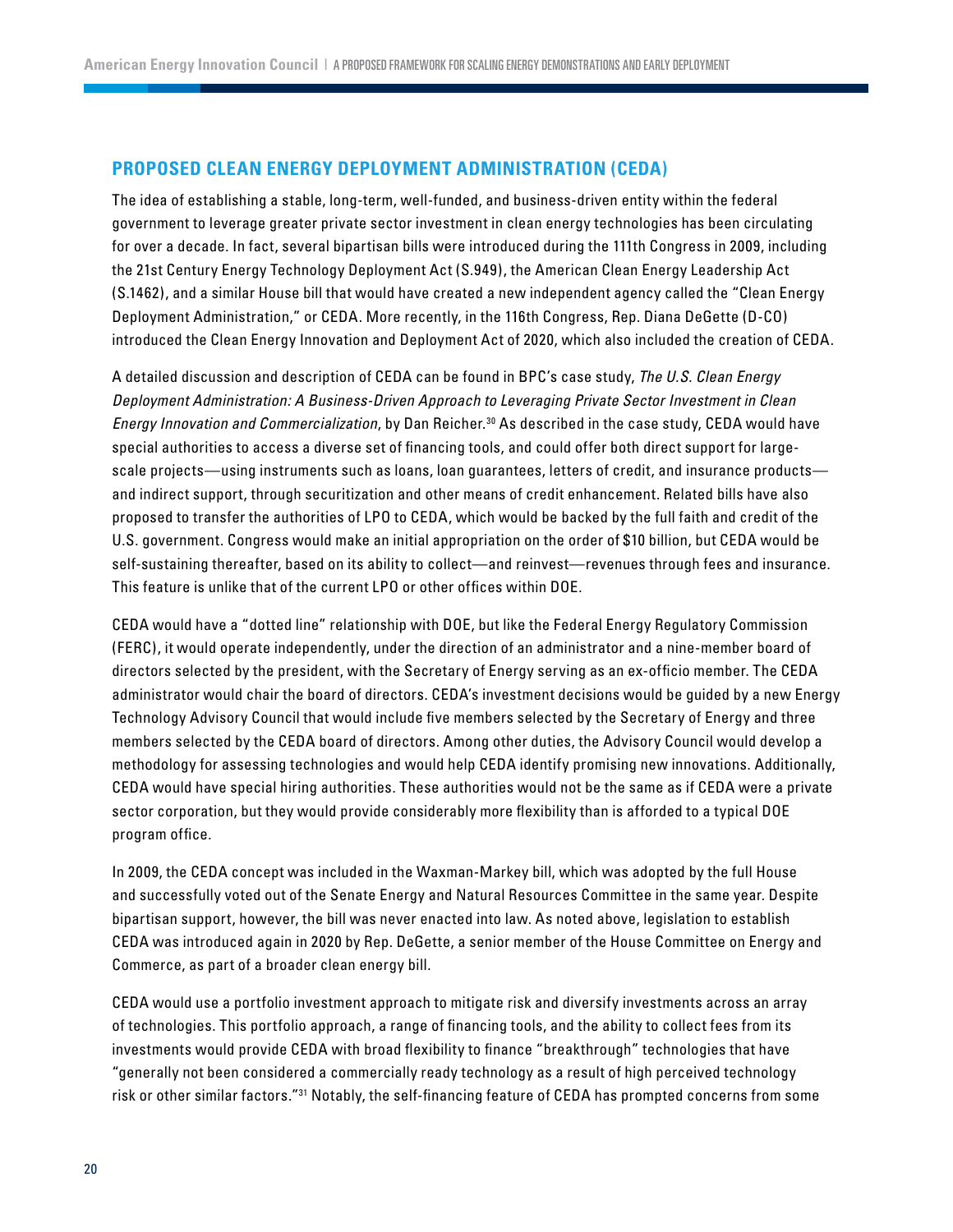<span id="page-20-0"></span>stakeholders that a new agency might lack incentives to pursue riskier projects, leaving a key piece of the innovation puzzle unresolved. Additionally, concerns remain about the potential for political influence since the Secretary of Energy would have a role in selecting CEDA board members.

#### **PROPOSED FEDERAL GREEN BANK, CLIMATE BANK, AND ACCELERATOR**

Green banks, or climate banks, are institutions currently employed at the subnational level to help provide lowcost capital for clean energy and climate mitigation projects. Green banks are meant to complement existing financial institutions by leveraging private capital that may not have been otherwise directed to clean energy or climate mitigation projects. Subnational green banks also provide a public service by providing knowledge and financing of clean energy projects in local markets that might otherwise be perceived as technically and financially risky by traditional private lenders. Today, 20 green banks are established in the United States, including by 14 states (California, Colorado, Connecticut, Delaware, Florida, Hawaii, Maryland, Michigan, Nevada, New Jersey, New York, North Carolina, Ohio, and Rhode Island), the District of Columbia, and five cities and counties. According to the Coalition for Green Capital, between 2011 and 2020, U.S. green banks used \$1.9 billion to leverage private co-investments of \$5.1 billion to invest a total of \$7 billion.<sup>[32](#page-29-0)</sup> Green banks also exist at the national level in the countries of Australia, Japan, Malaysia, Switzerland, and the United Kingdom.

Proposals<sup>33</sup> to establish a national green bank in the United States were included in several bills introduced in Congress between 2014 and 2017; a successor bill, the National Climate Bank Act, was introduced in 2019. The National Green Bank and National Climate bank proposals are quite similar, with minor differences regarding financing capabilities, leadership, and initial funding, among other details. In the 117th Congress, Senator Dick Durbin (D-IL) introduced America's Clean Future Fund Act (S. 685) to establish a Climate Change Finance Corporation as an independent agency of the government that would act like a national green bank. Another version of the green bank concept, called the Clean Energy and Sustainability Accelerator (the Accelerator), was included in the Climate Leadership and Environmental Action for our Nation's Future Act or the CLEAN Future Act of 2021 (H.R. 1512) recently introduced by the House Committee on Energy and Commerce. The legislation calls for an initial capitalization of \$100 billion for the Accelerator to mobilize public and private investment at scale to deploy climate-friendly energy technologies. The framework released by Senate Democrats for the FY2022 reconciliation package also calls for the creation of the Accelerator to fund the mass deployment of solar and climate-friendly technologies in low-income communities.<sup>[34](#page-29-0)</sup>

The Accelerator in the House bill would be a nonprofit corporation (as opposed to an agency or instrument of the federal government), and it would have a broad portfolio of tools to help scale and rapidly deploy mature technologies and maximize emissions reductions in the United States. The Accelerator would be able to provide senior, mezzanine, and subordinated debt; credit enhancements, including loan loss reserves and loan guarantees; aggregation and warehousing; equity capital; and any other financial product approved by its board of directors. These government-funded debt products would leverage significant private capital, but because the corporation would be outside the federal government, they would not be backed by the full faith and credit of the U.S. government—a potentially significant disadvantage in terms of access to low-cost capital and other advantages of federal investment.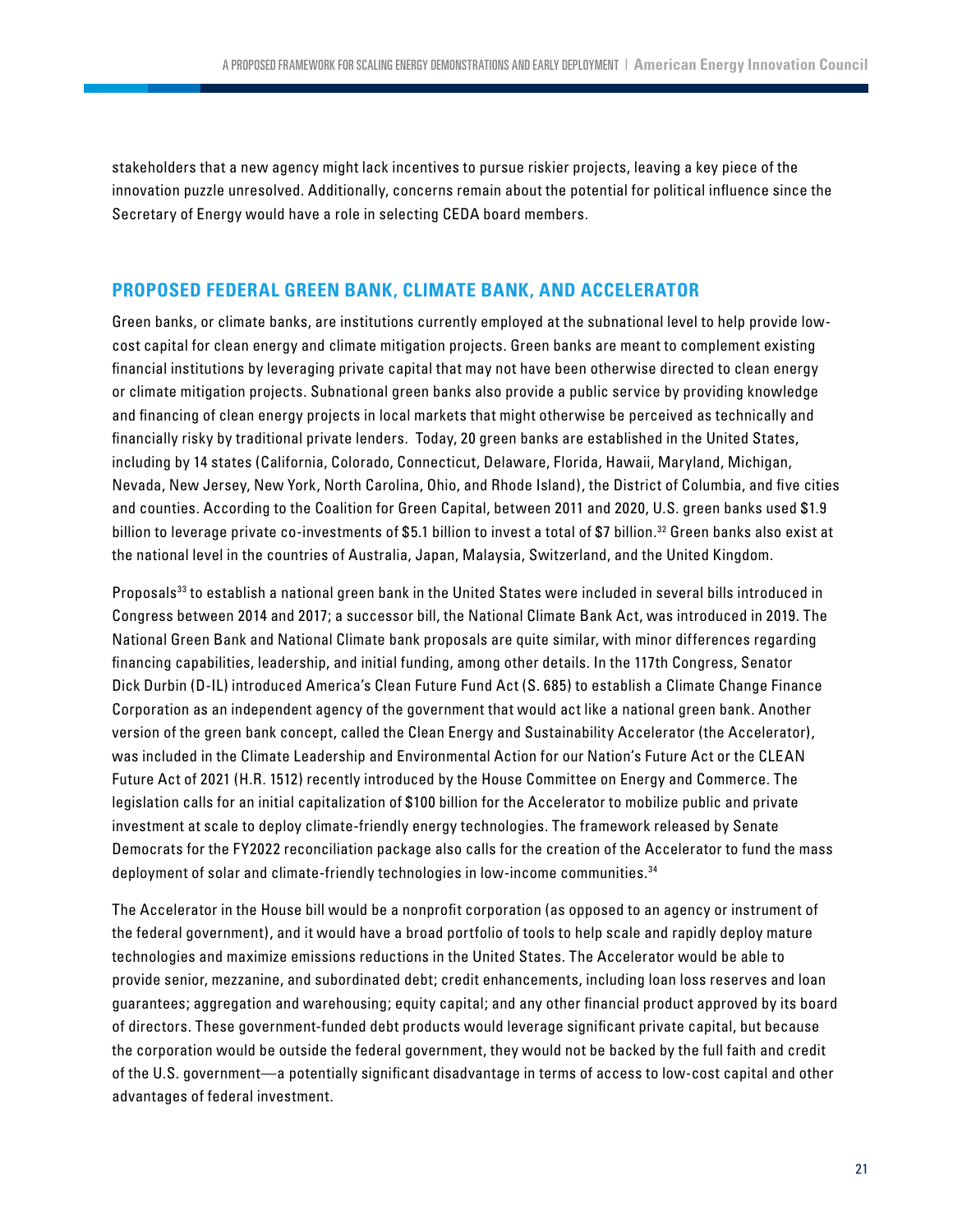The Accelerator would focus on aiding the mass deployment of low- and zero-emission technologies; help ensure that frontline, climate-impacted communities would benefit from the clean energy transition; support the transition of workers impacted by a transition to a low-carbon economy; and support the creation of green banks by states, tribal governments, and communities. Regarding the last responsibility, the Accelerator would have a "start-up division," which would be responsible for providing technical assistance and start-up funding for states, tribes, and communities to establish their own green banks.

The proposed governance structure for the Accelerator includes a board of directors with seven members, three of whom would be appointed by the president and approved by the Senate, as well as four members elected by these appointees. DOE's inspector general and the federal government's comptroller general would have oversight and audit responsibilities, respectively. The Accelerator's CEO would be appointed by the board and would be responsible for hiring employees and establishing two divisions of the Accelerator, as well as dayto-day operations.

The green (or climate) bank concept differs from CEDA in that the financing entity takes the form of a private, nonprofit corporation, outside any existing government agency such as DOE. Like CEDA, a federal bank would receive an initial appropriation from Congress and would be designed to be self-sustaining thereafter, using returns on previous investments to finance new investments. As with CEDA, this approach has the advantage that it forces the financing entity to be responsive to real-world market conditions. On the other hand (and for the same reason), this self-financing feature could create disincentives to support less-proven, high-risk technologies and projects.

## **RECOMMENDATIONS**

To strengthen federal support for the large-scale demonstration and early deployment of new energy technologies, we offer two recommendations. The first involves building on the capabilities of the existing SCALEUP program at ARPA-E and can be readily implemented in the near term. The SCALEUP program will help address the dearth of support for prepilot demonstration efforts (before large-scale demonstration). With some minor changes and expanded funding, it can be strengthened to overcome a key gap in the energy innovation life cycle.

Our second recommendation is to establish a new wholly owned government corporation with a strong relationship to DOE that is specifically focused on large-scale demonstration and early deployment. The entity we propose, called the Energy Demonstration and Finance Corporation (EDFC) for purposes of this discussion, would combine a range of financing tools and independent grant-making authority with the management capabilities of the private sector to take on large, complex, unproven technology demonstration projects and the scale-up of commercially proven energy technologies. By merging several features of the various models summarized in the previous section, this new organization can be a powerful force for accelerating the demonstration and deployment of technologies needed to achieve ambitious decarbonization goals within the next several decades. Taken together, these recommendations can help bridge existing gaps in federal support for commercializing clean energy technologies. Additional details for both recommendations are discussed below.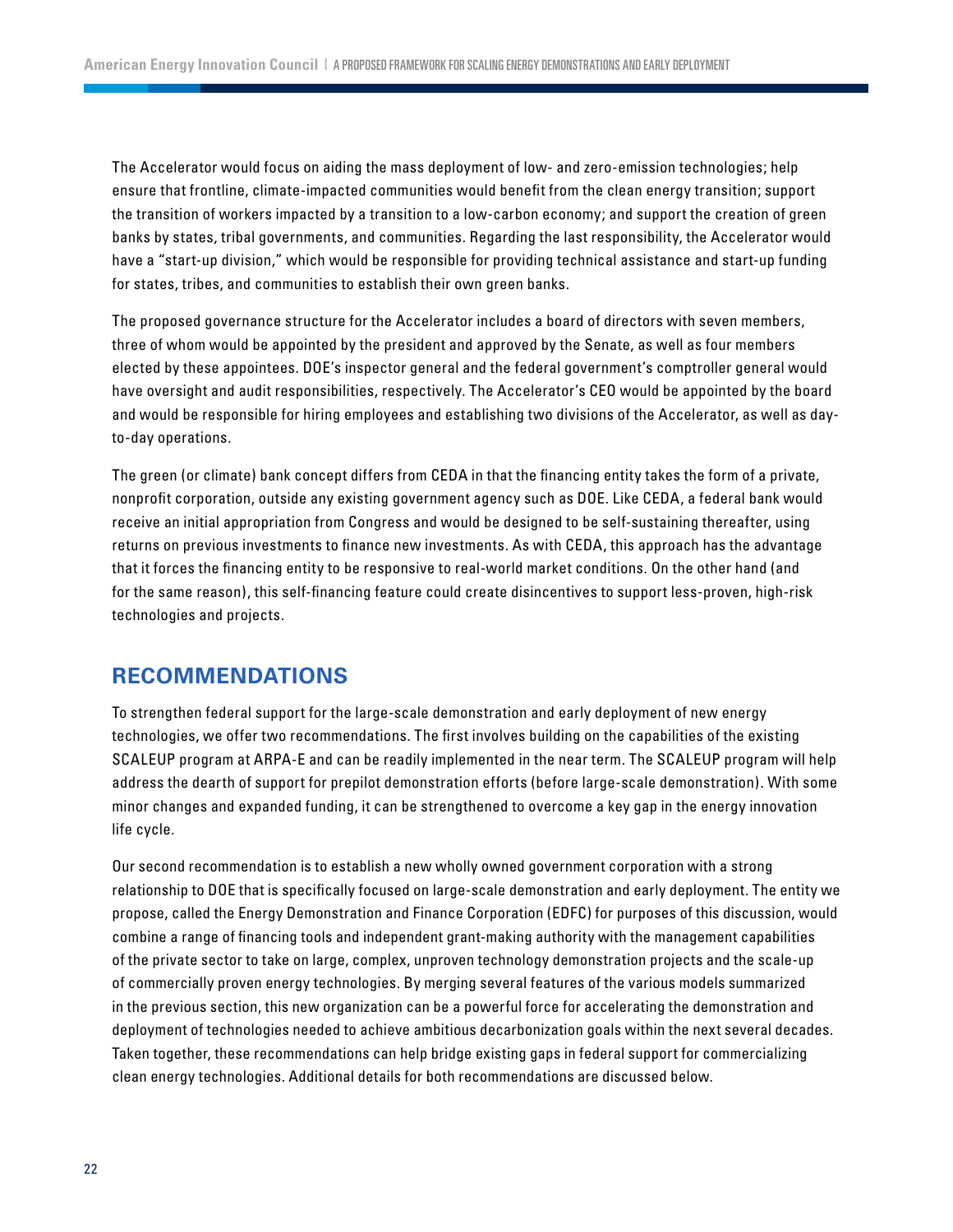<span id="page-22-0"></span>**Recommendation No. 1:** Expand funding for the ARPA-E SCALEUP program<sup>35</sup> and implement the program as a rolling funding opportunity. Additionally, the SCALEUP program should be open to applicants regardless of whether they have received ARPA-E funding previously.

ARPA-E's SCALEUP program targets technologies that require scale-up or prepilot support to make further progress toward commercialization. In its first iteration, it provided successful applicants with the opportunity to further illustrate the market viability of their technology or project. To date, eligibility has been limited to ARPA-E grantees that have successfully addressed proof-of-concept R&D challenges.

Despite being fairly new, the SCALEUP program is popular with technology developers; with some minor adjustments, we believe it could have even greater impact. To improve the program and expand access to SCALEUP funding for technology developers, we recommend:

- Increasing overall ARPA-E funding to \$1 billion per year, including increased funding for the SCALEUP program specifically
- Opening the SCALEUP program to applicants that have not previously received ARPA-E funding
- Directing ARPA-E to grow the SCALEUP program to at least one-third and never more than 50% of the Agency's overall budget. ARPA-E already has the authority to direct up to 50% of its funding to demonstration projects, so no legislative change is needed. The SCALEUP program should be seen as tightly coupled to an overall increase in ARPA-E's budget, and should be carefully designed so that it does not cannibalize the Agency's highly effective ongoing programs.

**Recommendation No. 2:** Establish a new wholly owned government corporation equipped to support large-scale demonstration and early deployment of the new technologies needed for decarbonization.

Our concept for a new Energy Demonstration and Finance Corporation (EDFC) draws on the design principles embodied in other proposed energy demonstration and deployment finance institutions. Specifically, it combines the project development capabilities of a new DOE Office of Major Demonstrations, the broad range of mass deployment financing tools of a Clean Energy Deployment Administration (CEDA) and green banks, and the governance structure of both the Energy Technology Corporation (ETC) and the International Development Finance Corporation (DFC). We envision two core areas of EDFC responsibility: 1) cooperative agreements, grants, and technical support for demonstration projects; and 2) financing tools for large-scale, higher-risk early project deployments.

We emphasize the critically important role of the existing DOE Loan Program Office (LPO) and its value in the federal innovation system. LPO should be supported in the near term, and as described in recent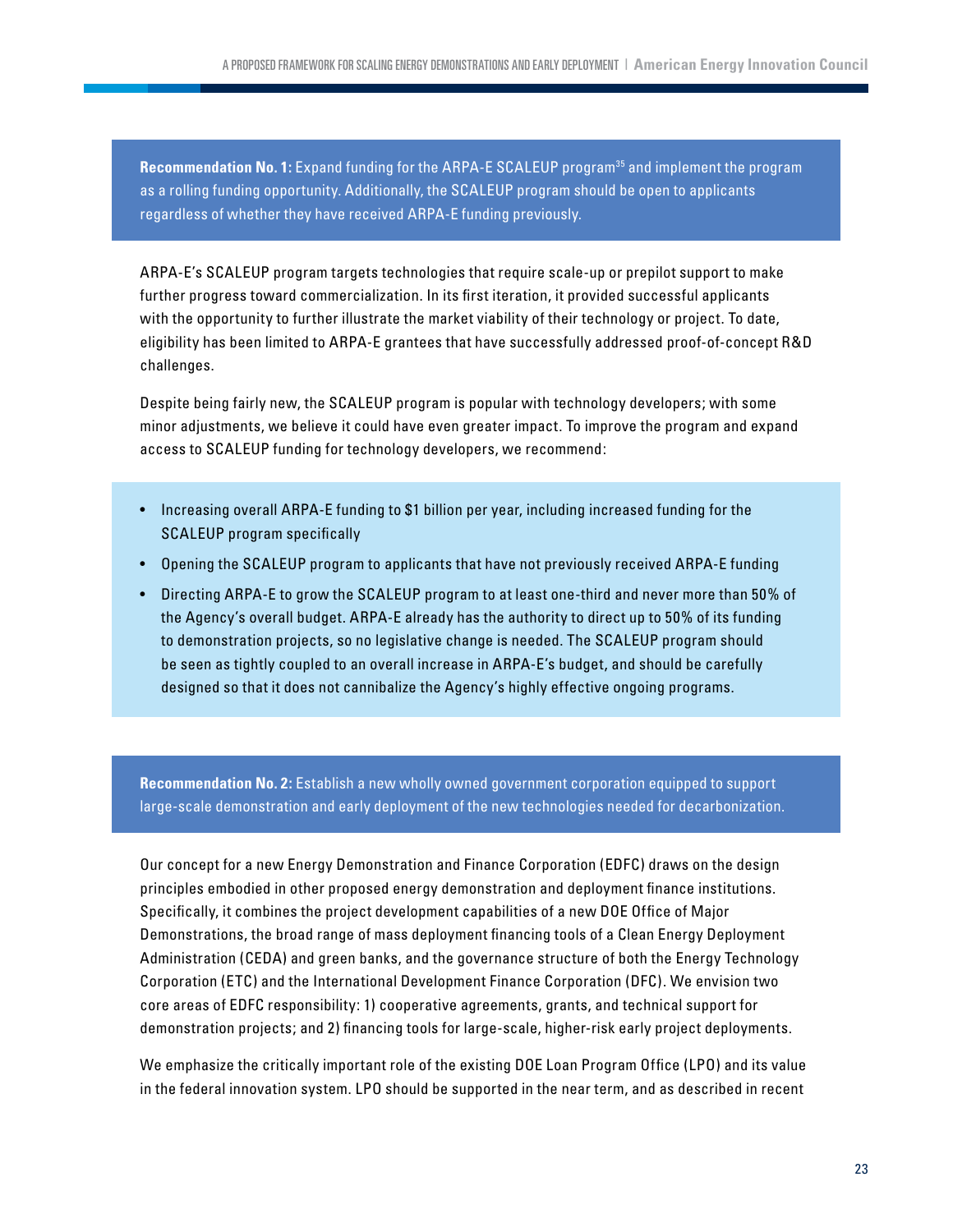<span id="page-23-0"></span>BPC case study recommendations,<sup>36</sup> can be further improved to drive impact. LPO should continue to evolve as the clean energy industry matures, and additional financing mechanisms should be evaluated as potential for tools for LPO in the future, such as insurance products, securitization for resale, and other means of secondary market credit enhancement. In the long run, LPO's authorities and capabilities should be incorporated into the EDFC, delivering a more coordinated and effective federal demonstration framework.

Likewise, we see considerable value in the creation of the new Office of Clean Energy Demonstrations (OCED). Such an entity would go a long way toward creating a systematic and institutionalized federal approach to large-scale energy demonstration projects. This will help ensure that DOE's immense expertise is leveraged while also ensuring appropriate project management and centralization of activities.

We further suggest placing both the LPO and OCED in a new EDFC as a way to maximize overall effectiveness, just as the merger of the Overseas Private Investment Corporation (OPIC)<sup>[37](#page-29-0)</sup> and the Development Credit Authority (DCA) is expected to result in a stronger DFC. The EDFC should incorporate external private sector technical, financial, regulatory, and project development and management capabilities to better support the private sector in developing projects for which there is little to no experience.

Combining large-scale demonstration and early deployment support in one organization allows for the sharing of expertise, increased cooperation, as well as a smoother handoff from one stage of innovation to the next. Yet there is concern that these activities and outlooks are inherently different in their risk tolerance and underwriting; therefore, great care will need to be taken to ensure one part does not cannibalize the other. Our recommendations for mitigating this concern through key design parameters are summarized below.

**Type of institution:** We recommend the EDFC be established as a wholly owned government corporation modeled after the existing DFC, which has a politically tested organizational design and a "dotted-line" relationship to USAID. Similar to the DFC, the EDFC would have a dotted-line relationship to DOE.

**Mission focus:** The EDFC would focus on large-scale demonstration and early deployment of advanced energy technologies. Specifically, this would include managing and financing first-of-a-kind and early nth-of-a-kind technology deployments. The EDFC would take a hands-on managerial role in project development and financing, leveraging strong private-sector participation in all its activities, including a strong understanding of the regulatory process.

**Organizational structure:** The EDFC would be governed by an independent board of directors nominated by the president and with the advice and consent of the Senate, as proposed with the ETC and implemented by the DFC. The board of directors would include individuals from both the public and private sectors. The EDFC CEO would have executive authority over the management of the enterprise and maintain his or her position subject to the confidence of the board. All members of the board would be appointed for rotating three-year terms, with the potential to be reappointed for one additional term.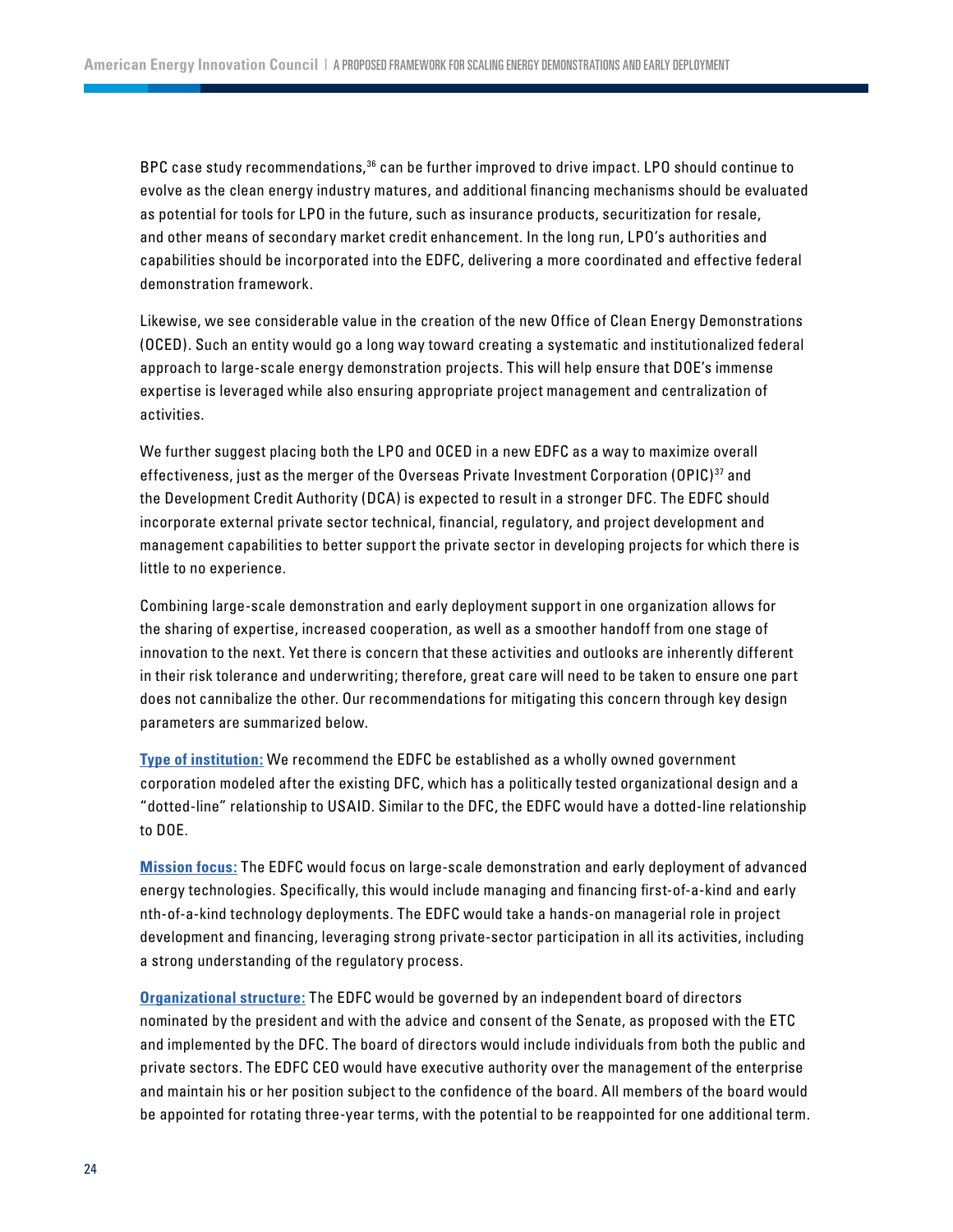<span id="page-24-0"></span>The EDFC's management structure would be modeled on that of the DFC.[38](#page-29-0) It would include: 1) a chief executive officer appointed by the president and confirmed by the Senate; 2) a chief investment officer appointed by the CEO and subject to approval by the board of directors; and 3) a chief project officer appointed by the CEO and subject to approval by the board of directors. The CEO would have authority to appoint and remove other officers as needed. To avoid and resolve any conflicts of interest, the EDFC would adhere to the regulations and guidance of the Office of Government Ethics, just as the DFC does.

The EDFC would also tap into DOE's applied energy programs and technical expertise of the DOE national laboratories. Appropriate conflict of interest rules and intellectual property policies as well as selection criteria would be made transparent if national labs or their management and operating (M&O) contractors receive funds as a part of specific projects.

**Hiring authority and compensation:** Special hiring authority should be provided to attract individuals with energy sector and regulatory experience and financial and technical skills, including individuals outside the professional civil service system who could be hired on a temporary and time-limited basis at commercially competitive salary levels. Time-limited appointments could help ensure that employees execute on projects during their tenure, and that the agency is rotating new ideas into the organization. This has been demonstrated to be a critical part of ARPA-E's success as a cutting-edge technology agency.[39](#page-29-0)

Further, the EDFC should use success-based incentive pay as well as compensation tied to specific goals of the EDFC. In some cases, this may be timely project completion, and in other cases, it might be focused on achieving milestones related to new, higher-risk project demonstration.

**Type of financial support provided:** The financial tools available to the EDFC would include contract, grant, and cooperative agreement authorities as well as direct loans, loan guarantees, letters of credit to provide security for a project's feedstock and/or offtake agreement in the event of default, equity investments, insurance products, securitization for resale, and other means of secondary market credit enhancement.[40](#page-29-0) Further, the EDFC could work with private investors and other federal, state, and local government agencies to develop procurement supports and feedstock/offtake agreements, with the ability to blend tools to meet specific project needs. As technologies move to early deployment, the support provided by the EDFC would shift from grants and cooperative agreements toward an increased reliance on loans, loan guarantees, and equity investments designed to support and attract substantial private financing. Intellectual property developed through grants and cooperative agreements would follow typical federal public law.

**Government funding required:** We propose that the EDFC be authorized at a total of \$ 60 billion over 10 years, or \$6 billion per year, roughly one quarter of the \$25 billion per year the AEIC has recommended for overall federal energy innovation spending.<sup>[41](#page-30-0)</sup> This initial congressional authorization and appropriations should allow for at least 10 years of operation before reauthorization would be needed. All funds would be appropriated at one time, so the EDFC would not have to go back to Congress for annual appropriations.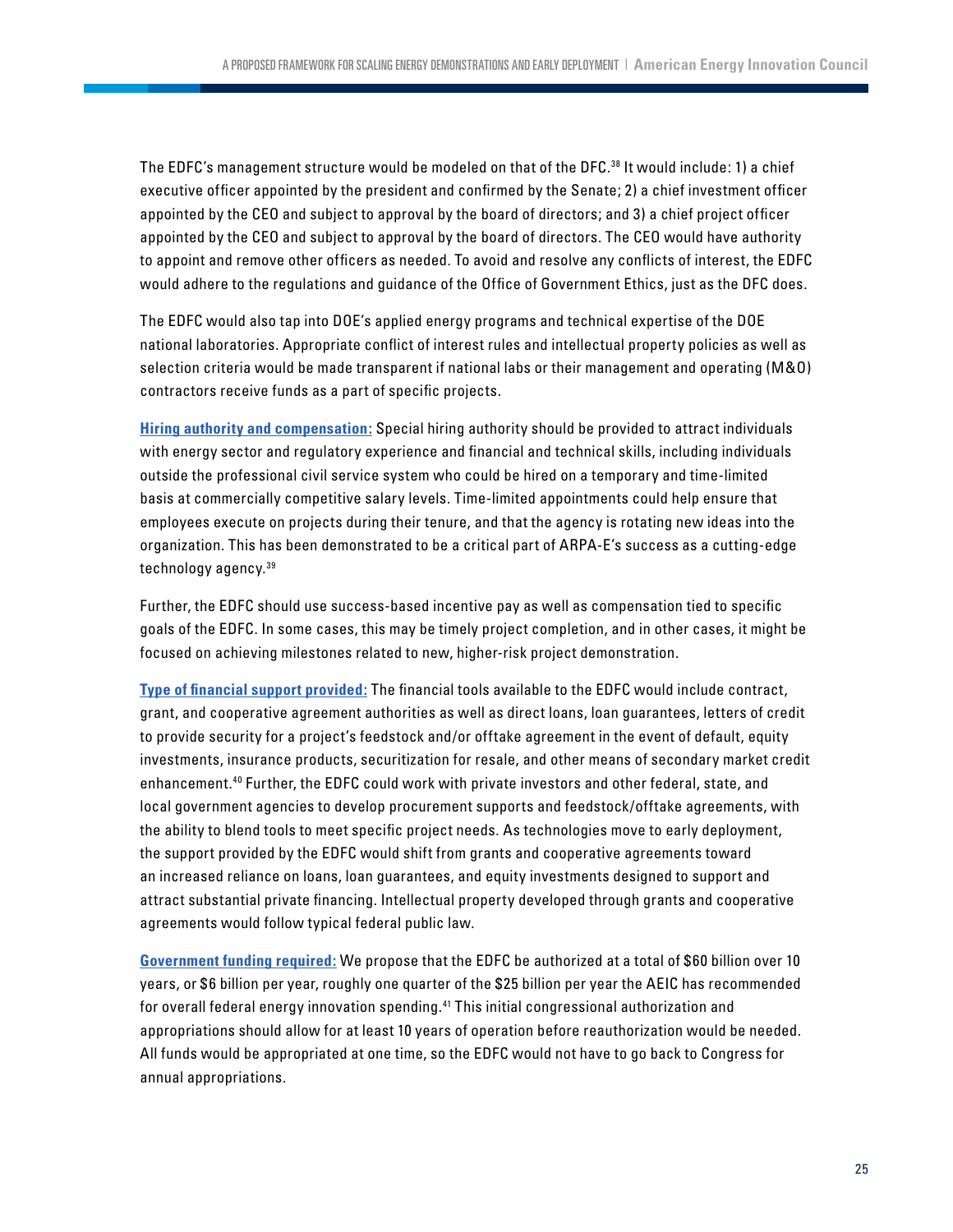<span id="page-25-0"></span>In this authorization, we recommend \$50 billion of contract/grant/cooperative agreement authority to be used on demonstration projects to be executed over the 10-year authorization. The remaining \$10 billion should be an authorization of appropriations to pay the subsidy costs of loan, loan guarantees, and other project financing tools such as equity and insurance to be used for early deployment. The EDFC, like CEDA, would be "authorized to hold fees collected for financial services rendered and could reuse those fees for further investments," creating a revolving fund.<sup>42</sup> In 2009, the American Recovery and Reinvestment Act authorized and appropriated \$6 billion to pay the subsidy costs of the Section 1705 guaranteed loans; costs which were a known barrier to the success of the program when required to be paid by the borrower.<sup>[43](#page-30-0)</sup> The EDFC's \$10 billion will cover the same costs and other financing tools. As discussed above, we recommend moving the remaining loan guarantee authority and appropriated credit subsidy and team from DOE's LPO into this new agency to centralize loan-making authority.[44](#page-30-0) The existing authority would be in addition to the new authorities and appropriations provided to the EDFC. The applied programs would not lose any funding. Funding appropriated for the EDFC would be in addition to traditional appropriations. The EDFC would be backed by the full faith and credit of the government.

**Projects/technologies covered:** The EDFC would fund and manage a portfolio of large-scale unproven clean energy demonstration projects and the financing of early deployments with a focus on zerocarbon electricity generation, clean transportation and fuels, industrial decarbonization, and negative emission technologies, along with generation and infrastructure technologies needed to enable a netzero economy by midcentury. The selection of clean energy projects and technologies would be based on the project's ability to reduce carbon emissions while also meeting the other priorities of the energy transition, including job security and quality, community development, and the creation of domestic supply chains for products and skilled labor. Financing projects could also include manufacturing facilities, if LPO's Advanced Technology Vehicles Manufacturing (ATVM) program is transferred to the EDFC. Additionally, projects with end-user demand built in would be prioritized, and project management activities would ensure active private sector participation.

Projects would be selected based on transparent merit review criteria, and strict conflict of interest rules would be enforced to ensure project integrity and avoid fraud and abuse. Additionally, the EDFC would create an appropriate and regular evaluation system to measure project success. It would incorporate those metrics into project management and employee compensation considerations.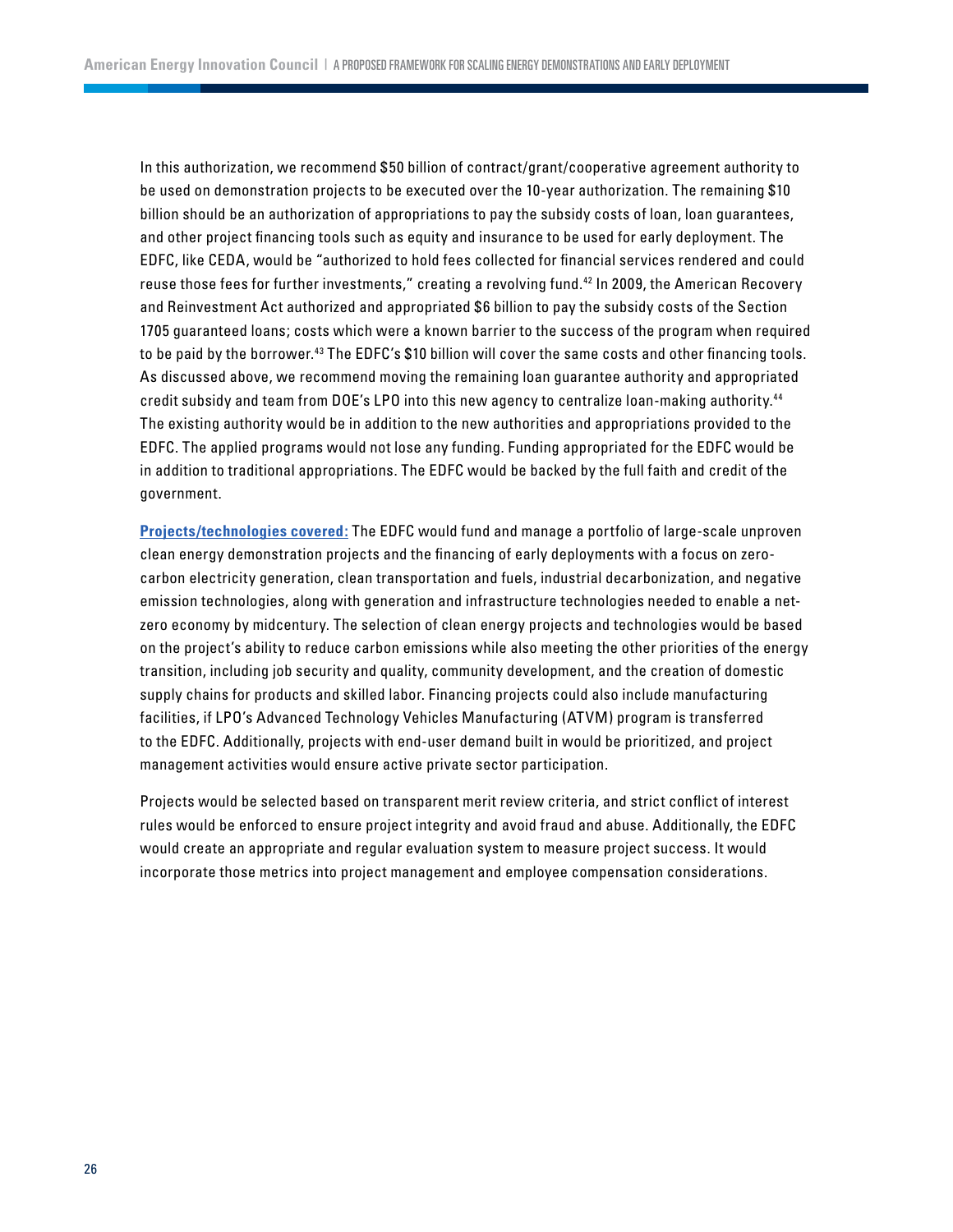# <span id="page-26-0"></span>**CONCLUSION**

The AEIC has long been an advocate for a stronger, more ambitious, and more strategic national energy innovation agenda. In our 2010 report, we said:

America's energy innovation ecosystem lacks a mechanism to build, test, and refine large-scale technologies. Many technologies that need demonstration assistance are too big, expensive, or risky to go forward by traditional means. A single nuclear plant, or a coal plant that captures and stores carbon, can cost several billion dollars. Large-scale projects carrying significant technology risk, when combined with public resources, create high visibility and intense scrutiny—which in turn add the chance of political interference. Simply put, the United States does not have the capacity to rapidly demonstrate large-scale, capital-intensive energy technologies. The nation needs to fix these institutional challenges, or it will not develop the large-scale energy options that our system so urgently needs.[45](#page-30-0)

The stakes, moreover, are only growing higher. For the United States to meet aggressive midcentury decarbonization commitments, some combination of innovative technologies must be commercially deployed at massive scale within a generation. The recommendations made in this report, which are the result of extensive consultation with highly regarded and experienced experts, are not ones we make lightly. There is growing recognition in the federal government, across both the executive and legislative branches, of the need to demonstrate new energy technologies. Yet no proposal advanced to-date adequately supports the complex innovation process and the inherent public-private nature of demonstration and deployment. It is abundantly clear that success will be more likely if the tools, public capabilities, and financial resources to meet the climate challenge head-on are expanded. We believe these recommendations provide a strong foundation for moving forward with a successful new strategy. There is no time to lose.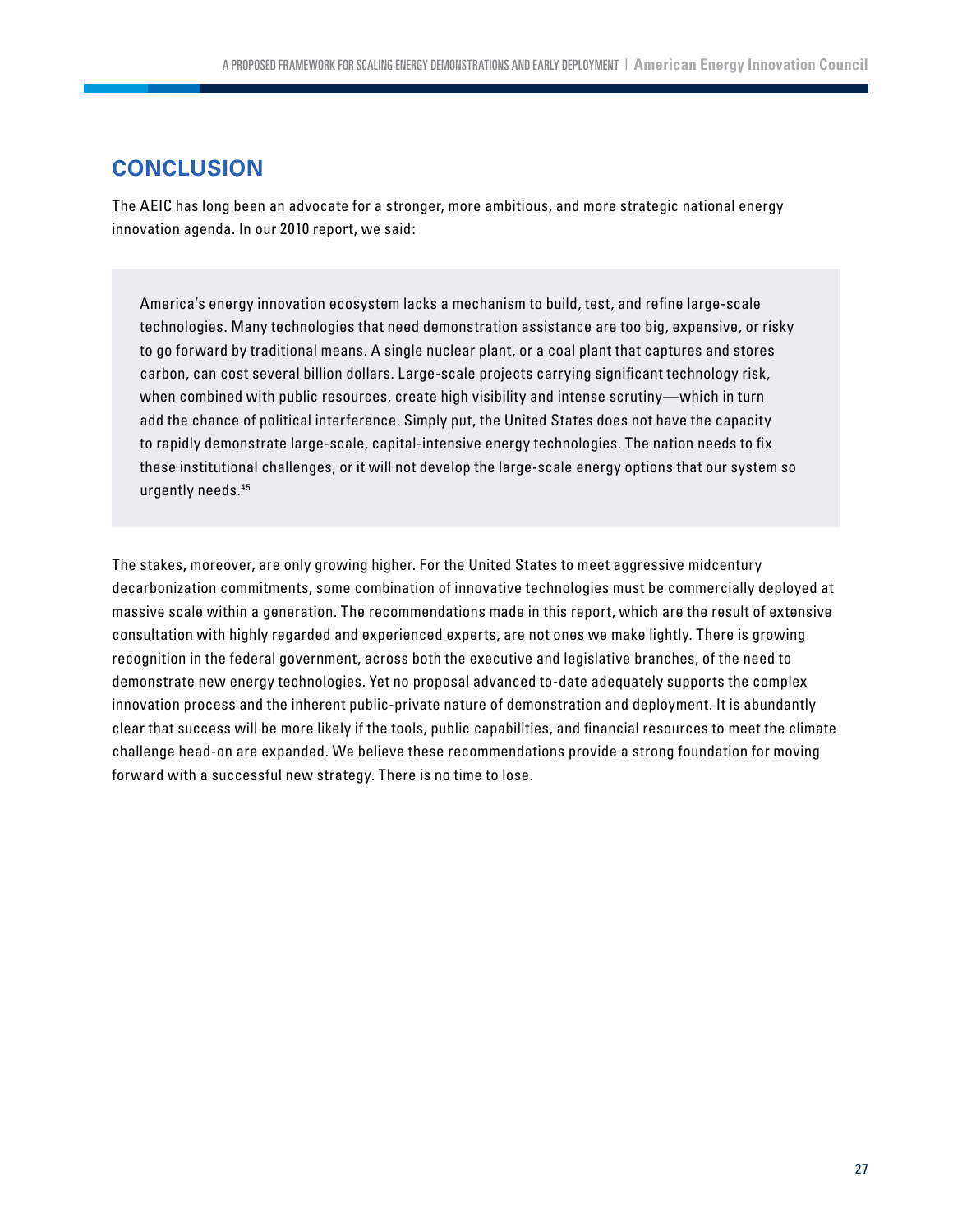## <span id="page-27-0"></span>**ENDNOTES**

- 1. [T](#page-6-0)he 2010 American Energy Innovation Council report, "A Business Plan for America's Energy Future," recommended the creation of a New Energy Challenge Program that would create a new independent corporation outside of the federal government to build large-scale pilot projects. This paper is the evolution of the original recommendation and responds to the political realities, funding requirements, and new government programs, such as ARPA-E's SCALEUP program. Available at: [https://bipartisanpolicy.org/download/?file=/wp-content/uploads/2012/04/AEIC\\_](https://bipartisanpolicy.org/download/?file=/wp-content/uploads/2012/04/AEIC_The_Business_Plan_2010.) [The\\_Business\\_Plan\\_2010.pdf.](https://bipartisanpolicy.org/download/?file=/wp-content/uploads/2012/04/AEIC_The_Business_Plan_2010.)
- 2. [AE](#page-8-0)IC Case Studies are available at:<https://bipartisanpolicy.org/report/aeic-scaling-innovation-project/.>
- 3. [J](#page-10-0). John Wu, "Why U.S. Business R&D Is Not as Strong as It Appears" (ITIF, June 2018), 8, [http://www2.itif.org/2018](http://www2.itif.org/2018-us-business-rd.pdf?_ga=2.155919227.1167849813.1586967684-1075889006.1584219336.) [us-business-rd.pdf?\\_ga=2.155919227.1167849813.1586967684-1075889006.1584219336.](http://www2.itif.org/2018-us-business-rd.pdf?_ga=2.155919227.1167849813.1586967684-1075889006.1584219336.)
- 4. [E](#page-11-0)ric Redman, "A Review of Federal Efforts to Demonstrate Carbon Capture and Storage with Commercial-Scale Coal-Based Power Plants (2003–2016)," Bipartisan Policy Center and American Energy Innovation Council Scaling Innovation Project, June 2020. Available at: [http://americanenergyinnovation.org/wp-content/uploads/2020/06/The-](http://americanenergyinnovation.org/wp-content/uploads/2020/06/The-Mixed-Success-of-the-Carbon-Capture-Demonstrations.pdf.)[Mixed-Success-of-the-Carbon-Capture-Demonstrations.pdf.](http://americanenergyinnovation.org/wp-content/uploads/2020/06/The-Mixed-Success-of-the-Carbon-Capture-Demonstrations.pdf.)
- 5. [B](#page-12-0)loomberg BNA, "DOE Suspends \$1 Billion in FutureGen Funds, Killing Carbon Capture Demonstration Project," February 2021. Available at: [https://web.archive.org/web/20150212031152/http://www.bna.com/doe-suspends](https://web.archive.org/web/20150212031152/http://www.bna.com/doe-suspends-billion-n17179922773/)[billion-n17179922773/](https://web.archive.org/web/20150212031152/http://www.bna.com/doe-suspends-billion-n17179922773/)
- 6. [Ce](#page-13-0)nter for Climate and Energy Solutions, Catalyzing Investment with a National Climate Bank: Lessons from Subnational Green Banks, June 2021. Available at: [https://www.c2es.org/document/catalyzing-investment-with-a](https://www.c2es.org/document/catalyzing-investment-with-a-national-climate-bank-lessons-from-subnational-green-banks/.)[national-climate-bank-lessons-from-subnational-green-banks/.](https://www.c2es.org/document/catalyzing-investment-with-a-national-climate-bank-lessons-from-subnational-green-banks/.)
- 7. [IH](#page-13-0)S Markit and Energy Futures Initiative, Advancing the Landscape of Clean Energy Innovation, February 2019, 37. Available at:<https://www.breakthroughenergy.org/reports/advancing-the-landscape/.>
- 8. [B](#page-13-0)ipartisan Policy Center, Technology Demonstration Case Study Series, AEIC Scaling Innovation Project, June 2020. Available at:<https://bipartisanpolicy.org/report/aeic-scaling-innovation-project/.>
- 9. [U](#page-13-0).S. Department of Energy, FY 2022 Congressional Budget Request. May 2021. Available at: [https://www.energy.](https://www.energy.gov/sites/default/files/2021-06/doe-fy2022-budget-volume-3.2-v2.pdf) [gov/sites/default/files/2021-06/doe-fy2022-budget-volume-3.2-v2.pdf.](https://www.energy.gov/sites/default/files/2021-06/doe-fy2022-budget-volume-3.2-v2.pdf)
- 10. [D](#page-13-0)an Reicher, *The U.S. Clean Energy Deployment Administration: A Business-Driven Approach to Leveraging Private Sector Investment in Clean Energy Innovation and Commercialization*, The AEIC Scaling Innovation Project, June, 2020.
- 11. [J](#page-13-0)ohn Deutch, *An Energy Technology Corporation Will Improve the Federal Government's Efforts to Accelerate Energy Innovation*, The Hamilton Project, Brookings Institution, May 2011.
- 12. [Ro](#page-14-0)bert Rozansky and David Hart. More and Better: Building and Managing a Federal Energy Demonstration Project Portfolio. ITIF, May 2020. Available at: [https://itif.org/publications/2020/05/18/more-and-better-building-and](https://itif.org/publications/2020/05/18/more-and-better-building-and-managing-federal-energy-demonstration-project.)[managing-federal-energy-demonstration-project.](https://itif.org/publications/2020/05/18/more-and-better-building-and-managing-federal-energy-demonstration-project.)
- 13. [U](#page-14-0)S GAO, Federally Created Entities: An Overview of Key Attributes, Washington, DC, 2009. Available at: [https://](https://www.gao.gov/products/gao-10-97) [www.gao.gov/products/gao-10-97.](https://www.gao.gov/products/gao-10-97)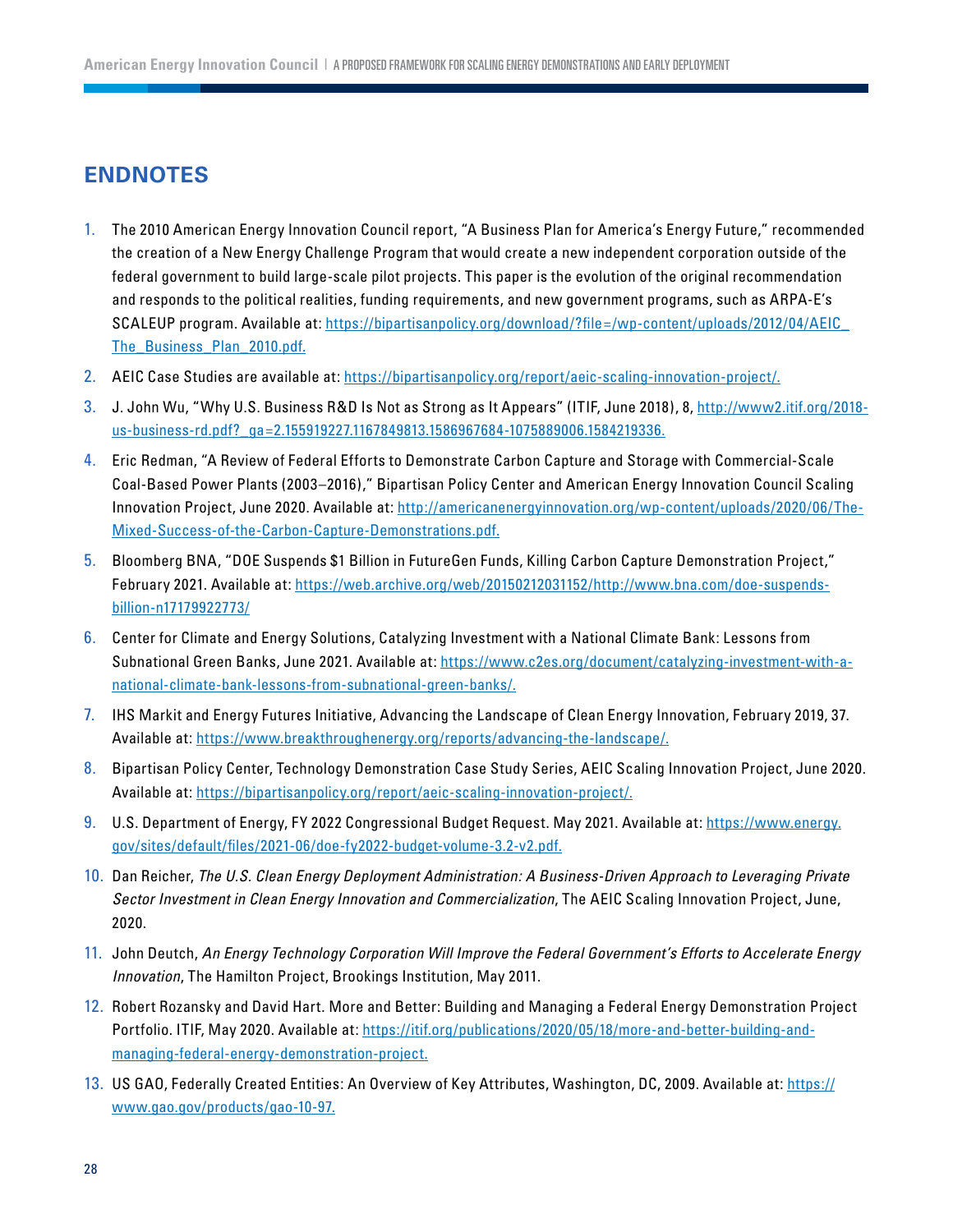- <span id="page-28-0"></span>14. [Se](#page-14-0)nator Coons, S.2662 - A bill to establish the Industrial Finance Corporation of the United States, August 5. Available at: [https://www.congress.gov/bill/117th-congress/senate-bill/2662.](https://www.congress.gov/bill/117th-congress/senate-bill/2662)
- 15. [Co](#page-14-0)ngressional Research Service, "The Quasi Government: Hybrid Organizations with Both Government and Private Sector Legal Characteristics," June 2011, Available at: [https://www.everycrsreport.com/reports/RL30533.html.](https://www.everycrsreport.com/reports/RL30533.html)
- 16. [T](#page-14-0)he Overseas Private Investment Corporation was also a wholly owned government corporation.
- 17. [T](#page-14-0)he BUILD Act of 2018, H.R. 302. Available at: [https://www.dfc.gov/sites/default/files/2019-08/BILLS-115hr302\\_](https://www.dfc.gov/sites/default/files/2019-08/BILLS-115hr302_BUILDAct2018.pdf) [BUILDAct2018.pdf](https://www.dfc.gov/sites/default/files/2019-08/BILLS-115hr302_BUILDAct2018.pdf)
- 18. [U](#page-15-0).S. International Development Finance Corporation, "Ahead of President Biden's Leaders Summit on Climate, agency announces new climate action," April 2021. Available at: [https://www.dfc.gov/media/press-releases/dfc](https://www.dfc.gov/media/press-releases/dfc-announces-call-applications-climate-focused-investment-funds)[announces-call-applications-climate-focused-investment-funds](https://www.dfc.gov/media/press-releases/dfc-announces-call-applications-climate-focused-investment-funds)
- 19. [U](#page-15-0)S. International Development Finance Corporation, Ethics website. Accessed on August 31, 2021. Available at: <https://www.dfc.gov/who-we-are-transparency/ethics>
- 20. [Ro](#page-16-0)bert Rozansky and David M. Hart, "More and Better: Building and Managing a Federal Energy Demonstration Project Portfolio," ITIF, May 2020. Available at: [https://itif.org/publications/2020/05/18/more-and-better-building](https://itif.org/publications/2020/05/18/more-and-better-building-and-managing-federal-energy-demonstration-project)[and-managing-federal-energy-demonstration-project](https://itif.org/publications/2020/05/18/more-and-better-building-and-managing-federal-energy-demonstration-project)
- 21. [Ib](#page-16-0)id.
- 22. [H](#page-16-0).R.3684 was amended by the Senate with the Bipartisan Infrastructure Deal and passed on August 8, 2021. Available here: [https://www.congress.gov/bill/117th-congress/house-bill/3684.](https://www.congress.gov/bill/117th-congress/house-bill/3684)
- 23. [T](#page-17-0)he Synthetic Fuels Corporation is specifically exempted from the Government Corporation Control Act. It was a quasi-independent entity formed after the passage of the Energy Security Act of 1980. The SFC was meant to help reduce dependence on foreign oil by providing assistance to projects that produced synthetic gas and liquid fuel from coal, shale, and oil sands.
- 24. [In](#page-17-0)-Q-Tel is an independent, not-for-profit, nonstock company. It is a strategic investor that works closely with intelligence community entities and the Department of Defense. It was authorized by Congress in 1999 and has broad authority on how it expends its funds.
- 25. [Na](#page-17-0)tional Academies of Sciences, Engineering, and Medicine 2021. *Enhancing Federal Clean Energy Innovation: Proceedings of a Workshop*. Washington, D.C.: The National Academies Press. Available at: [https://doi.](https://doi.org/10.17226/25973) [org/10.17226/25973. Norman Augustine, Email conversation on final draft of BPC Scaling Innovation Report, August 31,](https://doi.org/10.17226/25973)  [2021.](https://doi.org/10.17226/25973)
- 26. [J](#page-17-0)ohn Deutch, "An Energy Technology Corporation Will Improve the Federal Government's Efforts to Accelerate Energy Innovation," Brookings Institution, The Hamilton Project, Discussion Paper 2011-05, May 2011. Available at: [https://](https://www.brookings.edu/wp-content/uploads/2016/07/05_energy_corporation_deutch_paper.pdf) [www.brookings.edu/wp-content/uploads/2016/07/05\\_energy\\_corporation\\_deutch\\_paper.pdf.](https://www.brookings.edu/wp-content/uploads/2016/07/05_energy_corporation_deutch_paper.pdf)
- 27. [Va](#page-18-0)run Sivaram, "The American Recovery & Reinvestment Act and the Rise of Utility-Scale Solar Photovoltaics: How U.S. Public Policy During the Great Recession Launched a Decade-Long Solar Boom," Bipartisan Policy Center and American Energy Innovation Council Scaling Innovation Project, June 2020. Available at: [http://](http://americanenergyinnovation.org/wp-content/uploads/2020/06/The-Successful-Demonstration-of-Utility-Scale-PV.pdf.
) [americanenergyinnovation.org/wp-content/uploads/2020/06/The-Successful-Demonstration-of-Utility-Scale-PV.pdf.](http://americanenergyinnovation.org/wp-content/uploads/2020/06/The-Successful-Demonstration-of-Utility-Scale-PV.pdf.
)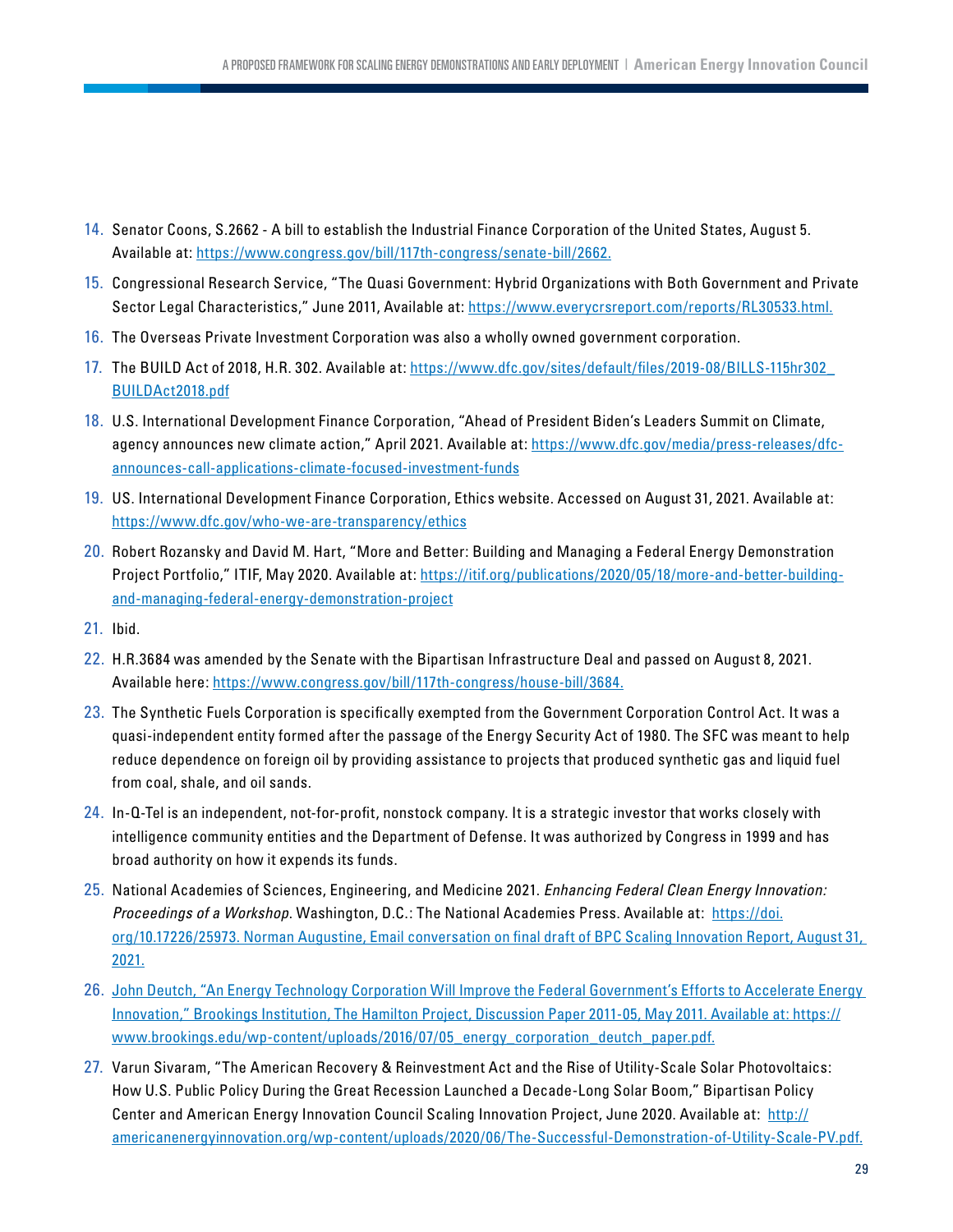- <span id="page-29-0"></span>28. [B](#page-18-0)PC, "New Opportunities to Spur Economic Recovery: Bolstering Successful Financing Tools at DOE's Loan Programs Office," April 2020. Available at: [https://bipartisanpolicy.org/blog/new-opportunities-to-spur-economic](https://bipartisanpolicy.org/blog/new-opportunities-to-spur-economic-recovery-bolstering-successful-financing-tools-at-does-loan-programs-office/)[recovery-bolstering-successful-financing-tools-at-does-loan-programs-office/.](https://bipartisanpolicy.org/blog/new-opportunities-to-spur-economic-recovery-bolstering-successful-financing-tools-at-does-loan-programs-office/)
- 29. ["L](#page-18-0)everaging the DOE Loan Programs," Energy Futures Initiative, March 2018. Available at: [https://static1.](https://static1.squarespace.com/static/58ec123cb3db2bd94e057628/t/5a9815ec652dea1afc928a23/1519916525040/EFI+LPO+Report+03.01.2018.pdf.
) [squarespace.com/static/58ec123cb3db2bd94e057628/t/5a9815ec652dea1afc928a23/1519916525040/](https://static1.squarespace.com/static/58ec123cb3db2bd94e057628/t/5a9815ec652dea1afc928a23/1519916525040/EFI+LPO+Report+03.01.2018.pdf.
) [EFI+LPO+Report+03.01.2018.pdf.](https://static1.squarespace.com/static/58ec123cb3db2bd94e057628/t/5a9815ec652dea1afc928a23/1519916525040/EFI+LPO+Report+03.01.2018.pdf.
)
- 30. [D](#page-19-0)an Reicher, "The U.S. Clean Energy Deployment Administration: A Business-driven Approach to Leveraging Private Sector Investment in Clean Energy Innovation and Commercialization," Bipartisan Policy Center and American Energy Innovation Council Scaling Innovation Project, June 2020. Available at: [http://americanenergyinnovation.org/](http://americanenergyinnovation.org/wp-content/uploads/2020/06/Looking-Forward-with-a-Clean-Energy-D) [wp-content/uploads/2020/06/Looking-Forward-with-a-Clean-Energy-Deployment-Administration.pdf](http://americanenergyinnovation.org/wp-content/uploads/2020/06/Looking-Forward-with-a-Clean-Energy-D)
- 31. [Ib](#page-19-0)id.
- 32. [Am](#page-20-0)erican Green Bank Consortium, Green Banks in the United States: 2021 U.S. Green Bank Annual Industry Report (Washington, D.C.: American Green Bank Consortium, 2021). Available at: [https://static1.squarespace.com/](https://static1.squarespace.com/static/59bc05f0c534a543a9f96b0d/t/609a872db219bc4ce685a281/1620739886886/2021+Annual+Industry+Report+Final.pdf.) [static/59bc05f0c534a543a9f96b0d/t/609a872db219bc4ce685a281/1620739886886/2021+Annual+Industry+Report+Fi](https://static1.squarespace.com/static/59bc05f0c534a543a9f96b0d/t/609a872db219bc4ce685a281/1620739886886/2021+Annual+Industry+Report+Final.pdf.) [nal.pdf.](https://static1.squarespace.com/static/59bc05f0c534a543a9f96b0d/t/609a872db219bc4ce685a281/1620739886886/2021+Annual+Industry+Report+Final.pdf.)
- 33. [D](#page-20-0)ifferent versions of green bank legislation have been introduced in Congress. Another bill of interest is Senator Durbin's, America's Clean Future Fund Act (S. 685), which includes the Climate Change Finance Corporation, another version of a green bank.
- 34. [Se](#page-20-0)nate Democrats, "FY2022 Budget Resolution Agreement Framework," August 9, 2021. Available at: [https://www.](https://www.democrats.senate.gov/imo/media/doc/MEMORANDUM%20for%20Democratic%20Senators%20-%20FY2022%20Budget%20Resolution.pdf?utm_medium=email&utm_source=FYI&dm_i=1ZJN,7HN3Y,3CTLR0,UGE19,1.) [democrats.senate.gov/imo/media/doc/MEMORANDUM%20for%20Democratic%20Senators%20-%20FY2022%20](https://www.democrats.senate.gov/imo/media/doc/MEMORANDUM%20for%20Democratic%20Senators%20-%20FY2022%20Budget%20Resolution.pdf?utm_medium=email&utm_source=FYI&dm_i=1ZJN,7HN3Y,3CTLR0,UGE19,1.) [Budget%20Resolution.pdf?utm\\_medium=email&utm\\_source=FYI&dm\\_i=1ZJN,7HN3Y,3CTLR0,UGE19,1.](https://www.democrats.senate.gov/imo/media/doc/MEMORANDUM%20for%20Democratic%20Senators%20-%20FY2022%20Budget%20Resolution.pdf?utm_medium=email&utm_source=FYI&dm_i=1ZJN,7HN3Y,3CTLR0,UGE19,1.)
- 35. ["S](#page-22-0)CALEUP," ARPA-E. Available at: <https://arpa-e.energy.gov/scaleup>
- 36. [Va](#page-23-0)run Sivaram, "The American Recovery & Reinvestment Act and the Rise of Utility-Scale Solar Photovoltaics: How U.S. Public Policy During the Great Recession Launched a Decade-Long Solar Boom," Bipartisan Policy Center and American Energy Innovation Council Scaling Innovation Project, June 2020. Available at: [http://](http://americanenergyinnovation.org/wp-content/uploads/2020/06/The-Successful-Demonstration-of-Utility-Scale-PV.pdf) [americanenergyinnovation.org/wp-content/uploads/2020/06/The-Successful-Demonstration-of-Utility-Scale-PV.pdf](http://americanenergyinnovation.org/wp-content/uploads/2020/06/The-Successful-Demonstration-of-Utility-Scale-PV.pdf)
- 37. [T](#page-23-0)he Overseas Private Investment Corporation was also a wholly owned government corporation.
- 38. [T](#page-24-0)he BUILD Act of 2018, H.R. 302. Available at: [https://www.dfc.gov/sites/default/files/2019-08/BILLS-115hr302\\_](https://www.dfc.gov/sites/default/files/2019-08/BILLS-115hr302_BUILDAct2018.pdf) [BUILDAct2018.pdf.](https://www.dfc.gov/sites/default/files/2019-08/BILLS-115hr302_BUILDAct2018.pdf)
- 39. [Na](#page-24-0)tional Academies of Sciences, Engineering, and Medicine. 2017. An Assessment of ARPA-E. Washington, D.C.: The National Academies Press. [https://doi.org/10.17226/24778.](https://doi.org/10.17226/24778)
- 40. [D](#page-24-0)an Reicher, "The U.S. Clean Energy Deployment Administration: A Business-Driven Approach to Leveraging Private Sector Investment in Clean Energy Innovation and Commercialization," Bipartisan Policy Center and American Energy Innovation Council Scaling Innovation Project, June 2020. Available at: [http://americanenergyinnovation.org/](http://americanenergyinnovation.org/wp-content/uploads/2020/06/Looking-Forward-with-a-Clean-Energy-Deployment-Administration.pdf.) [wp-content/uploads/2020/06/Looking-Forward-with-a-Clean-Energy-Deployment-Administration.pdf.](http://americanenergyinnovation.org/wp-content/uploads/2020/06/Looking-Forward-with-a-Clean-Energy-Deployment-Administration.pdf.)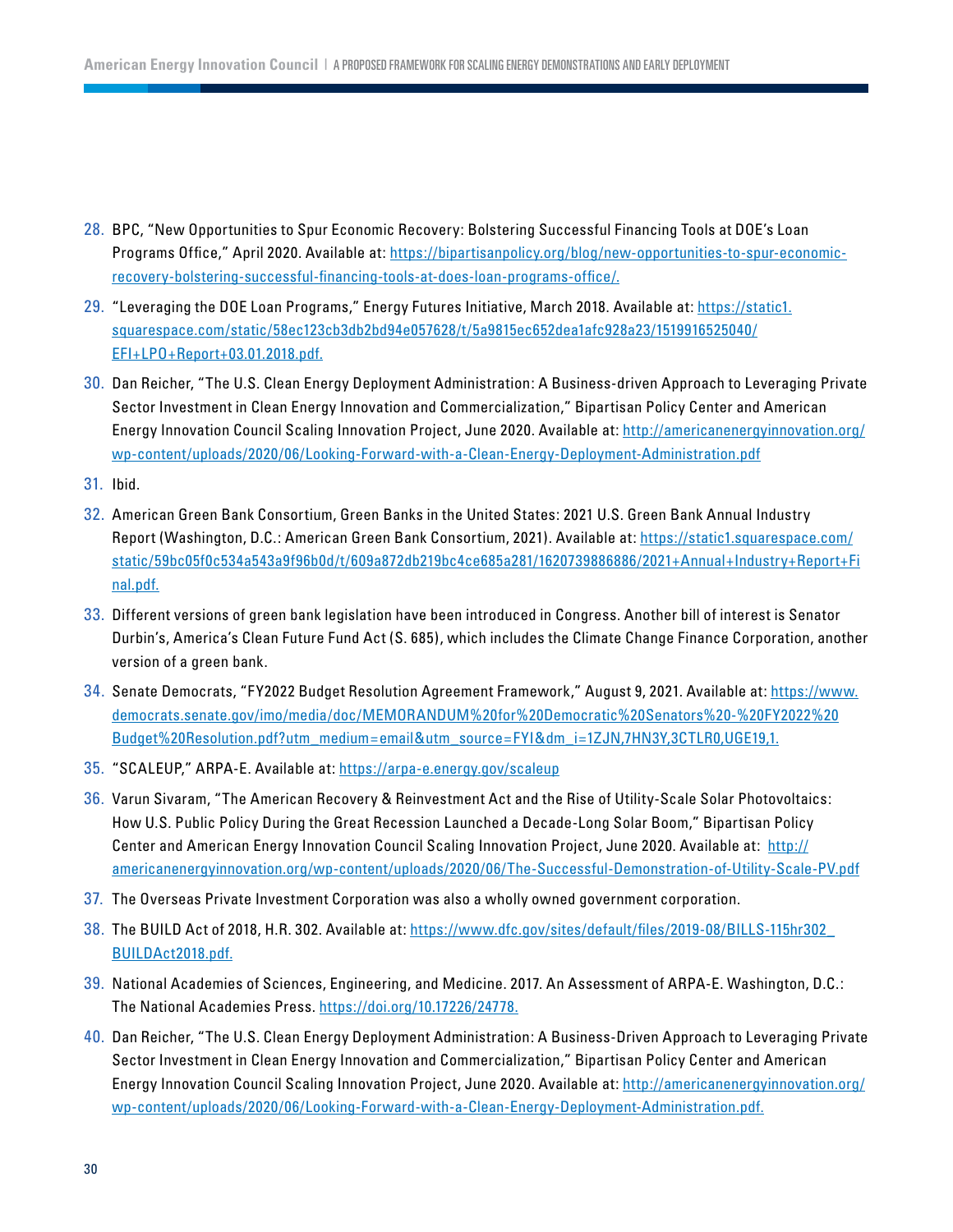- <span id="page-30-0"></span>41. ["E](#page-24-0)nergy Innovation: Developing the Technologies for Decarbonization," Bipartisan Policy Center and the American Energy Innovation Council, December 2020. Available at: [http://americanenergyinnovation.org/wp-content/](http://americanenergyinnovation.org/wp-content/uploads/2020/12/BPC_AEIC-Policy-Memo_RV4.pdf.) [uploads/2020/12/BPC\\_AEIC-Policy-Memo\\_RV4.pdf.](http://americanenergyinnovation.org/wp-content/uploads/2020/12/BPC_AEIC-Policy-Memo_RV4.pdf.)
- 42. [D](#page-25-0)an Reicher, "The U.S. Clean Energy Deployment Administration: A Business-Driven Approach to Leveraging Private Sector Investment in Clean Energy Innovation and Commercialization," Bipartisan Policy Center and American Energy Innovation Council Scaling Innovation Project, June 2020. Available at: [http://americanenergyinnovation.org/](http://americanenergyinnovation.org/wp-content/uploads/2020/06/Looking-Forward-with-a-Clean-Energy-Deployment-Administration.pdf.) [wp-content/uploads/2020/06/Looking-Forward-with-a-Clean-Energy-Deployment-Administration.pdf.](http://americanenergyinnovation.org/wp-content/uploads/2020/06/Looking-Forward-with-a-Clean-Energy-Deployment-Administration.pdf.)
- 43. [T](#page-25-0)hese costs include application fees, third-party advisor fees, credit subsidy costs, and project equity. When a project closes on financing, applicants are responsible for paying the credit subsidy cost (the net present value of the estimated long-term cost to the government of a loan), which can be the largest expense associated with the application process. For other government lending programs, Congress has appropriated funds to lessen or eliminate this cost burden for potential borrowers. See BPC, "New Opportunities to Spur Economic Recovery: Bolstering Successful Financing Tools at DOE's Loan Programs Office," April 2020. Available at: [https://](https://bipartisanpolicy.org/blog/new-opportunities-to-spur-economic-recovery-bolstering-successful-financing-tools-at-does-loan-programs-office/.) [bipartisanpolicy.org/blog/new-opportunities-to-spur-economic-recovery-bolstering-successful-financing-tools-at](https://bipartisanpolicy.org/blog/new-opportunities-to-spur-economic-recovery-bolstering-successful-financing-tools-at-does-loan-programs-office/.)[does-loan-programs-office/.](https://bipartisanpolicy.org/blog/new-opportunities-to-spur-economic-recovery-bolstering-successful-financing-tools-at-does-loan-programs-office/.)
- 44. [A](#page-25-0)ddison Stark, "Establish a Clean Energy Deployment Administration," Bipartisan Policy Center, April 2020. Available at:<https://bipartisanpolicy.org/blog/establish-a-clean-energy-deployment-administration/.>
- 45. [Am](#page-26-0)erican Energy Innovation Council, "A Business Plan for America's Energy Future," Bipartisan Policy Center and American Energy Innovation Council, June 2010. Available at: [https://bipartisanpolicy.org/report/business-plan](https://bipartisanpolicy.org/report/business-plan-americas-energy-future/.)[americas-energy-future/.](https://bipartisanpolicy.org/report/business-plan-americas-energy-future/.)